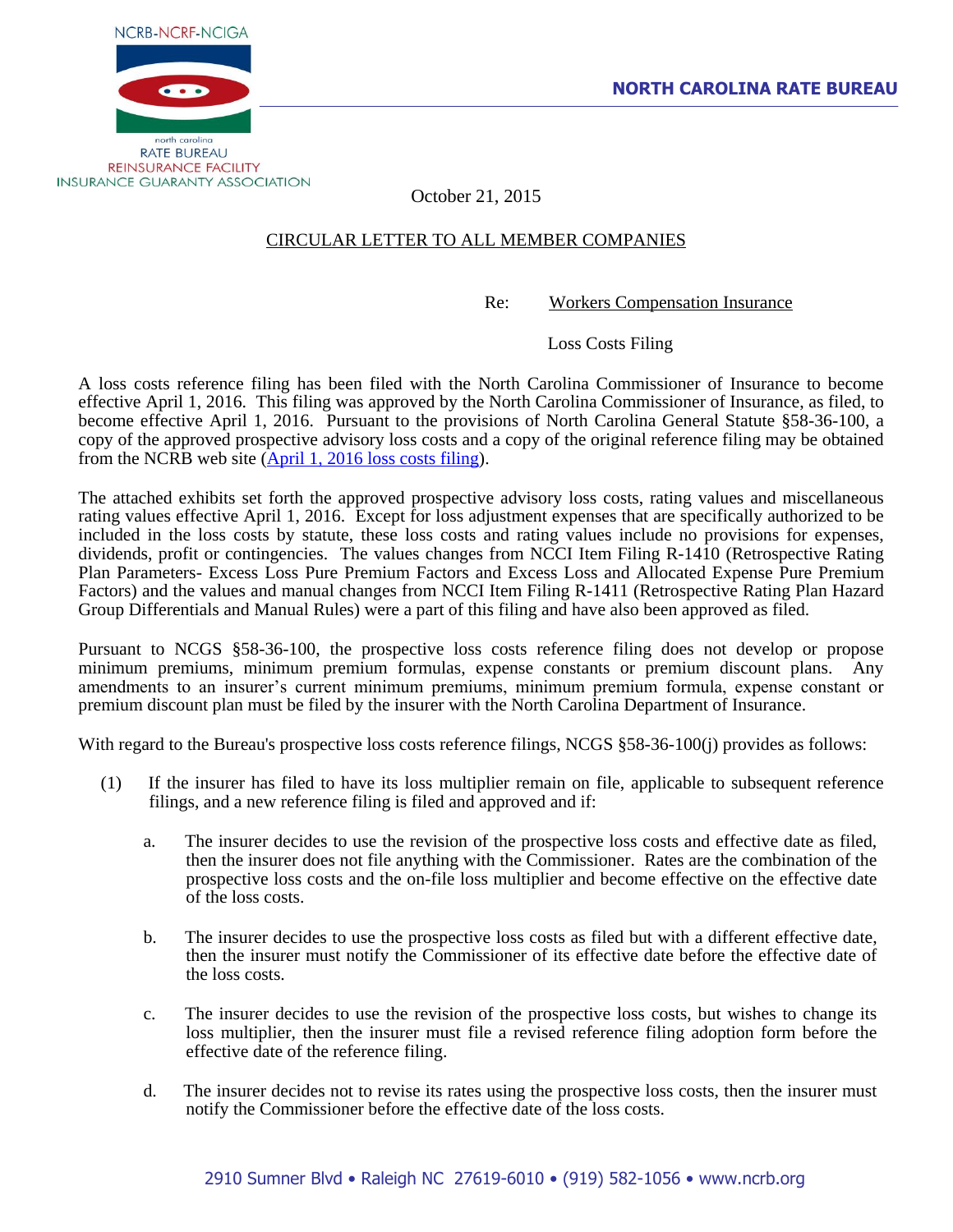- (2) If an insurer has not elected to have its loss multiplier remain on file, applicable to future prospective loss costs reference filings, and a new reference filing is filed and approved, and if:
	- a. The insurer decides to use the prospective loss costs to revise its rates, then the insurer must file a reference filing adoption form, including its effective date.
	- b. The insurer decides not to use the revisions, then the insurer does not file anything with the Commissioner.
	- c. The insurer decides to change its multiplier, then the insurer must file a reference filing adoption form referencing the current approved prospective loss costs, including its effective date and, if applicable, its loss costs modification factor and supporting documentation. The insurer shall not make a change to its loss cost multiplier based on any reference filing other than the current approved reference filing.

Included in the attached exhibits are approved advisory Miscellaneous Values and Retrospective Rating Plan State Special Rating Values. Pursuant to NCGS §58-36-100(l), as a result of the Commissioner's approval of the miscellaneous and Retrospective Rating Plan values, (i) a carrier may elect to implement the values, in which event the carrier need not file anything with the Commissioner; (ii) a carrier may elect to implement the values with a different effective date, in which event the carrier must notify the Commissioner of its effective date before the effective date of the Bureau filing; (iii) a carrier may elect not to implement the values, in which event the carrier must notify the Commissioner before the effective date of the Bureau filing; or (iv) a carrier may elect to implement the values with modifications, in which event the carrier must file the modifications with the Commissioner, must specify the basis for the modifications and must specify the carrier's proposed effective date, if different from the effective date of the Bureau filing.

With regard to the Loss Elimination Ratios shown with the advisory Miscellaneous Values, a carrier should file with the Commissioner its factor(s) to be applied to the approved Loss Elimination Ratios or its own table of deductible percentages. Similarly, with regard to the Retrospective Rating Plan, each carrier should file its factor(s) to be applied to the Excess Loss Pure Premium Factors and Excess Loss and Allocated Expense Pure Premium Factors or file its own tables. It is the Rate Bureau's interpretation of the statute that, if the carrier's factors for these tables have previously been filed and approved, or, if filed on or after September 1, 1997 and not disapproved, and, if the carrier's factors will not be revised, they may be applied to the April 1, 2016 tables without a new filing with the Commissioner.

Note: The obligations of carriers with respect to use of the prospective loss costs and use of the advisory Miscellaneous Values and Retrospective Rating Plan State Special Rating Values are different. The statutory provisions with regard to use of the approved prospective loss costs and an insurer's loss multiplier are set forth in NCGS §58-36-100, portions of which have been quoted above. With respect to the advisory Miscellaneous Values, and Retrospective Rating Plan State Special Rating Values, a carrier is required to implement those values to become effective April 1, 2016 unless it makes a filing with the Commissioner indicating that it elects to do otherwise, as described above.

As previously stated, except for loss adjustment expenses, the approved prospective loss costs include no provisions for expenses. For your information, the premium tax is currently 2.5% of premium and the insurance regulatory charge is 6.5% of the premium tax for the 2016 calendar year.

The North Carolina Department of Insurance (a) Reference Filing Adoption Form, (b) Summary of Supporting Information Form - Calculation of Company Loss Costs Multiplier and (c) Summary of Supporting Information Form - Expense Provisions Exhibit, which have been developed for insurers to file their loss costs multipliers and/or amend minimum premium formulas, expense constants or premium discount schedules, may be found under ["Loss Costs and Assigned Risk Rates"](http://www.ncrb.org/ncrb/WorkersCompensation/Carrier/LossCostsandAssignedRiskRates/tabid/124/Default.aspx) under Workers Compensation on the Rate Bureau's web site.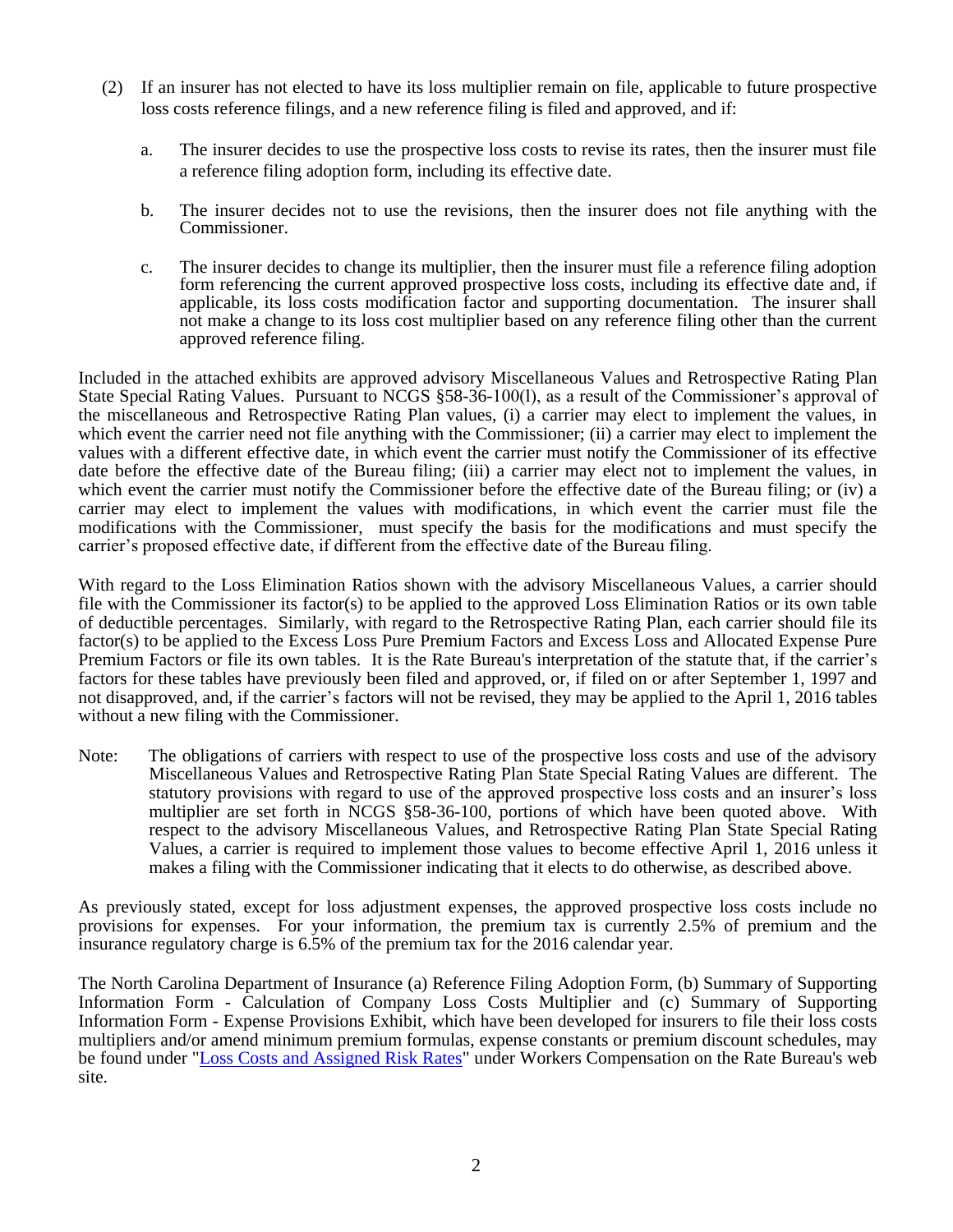Note: The Reference Filing Adoption Form should be completed to show NCDOI File Number: NCRI-130223759, NCRB Reference Filing Date: August 28, 2015 and NCRB Effective Date: April 1, 2016. Item 7, "Provision for loss based assessments" of the Summary of Supporting Information Form - Calculation of Company Loss Costs Multiplier should be completed to show .000 .

Duplicate copies of the reference filing adoption forms (with a postage-paid, self-addressed envelope) are to be submitted to:

Mr. Bob Mack, Deputy Commissioner Property and Casualty Division North Carolina Department of Insurance 1201 Mail Service Center, 430 North Salisbury Street Raleigh, North Carolina 27699-1201

Pursuant to NCGS §58-36-100, a copy of each insurer's filing must also be sent to the North Carolina Rate Bureau.

The April 1, 2016 advisory loss costs, rating values and miscellaneous values are posted on our web site at [www.ncrb.org](http://www.ncrb.org/). The filing proposed an average loss cost decrease of -10.2% from loss costs effective April 1, 2015. For the federal classifications, the approved overall advisory loss costs change is a decrease of -1.0% relative to the overall advisory loss costs level currently in effect.

To assist carriers in the mechanics of generating individual class code rates, a file identified as "April 2016 Loss Costs by Industry Group" may be found under ["Loss Costs and Assigned Risk Rates"](http://www.ncrb.org/ncrb/WorkersCompensation/Carrier/LossCostsandAssignedRiskRates/tabid/124/Default.aspx) in the Carrier section of Workers Compensation on the Rate Bureau's web site. This file has each class code assigned to one of the following industry groups:

- 
- 
- 2. Contracting Classifications 6. "F" Classifications<br>
3. Office and Clerical Classifications 7. Per Capita Classifications Office and Clerical Classifications
- 4. Goods and Services Classifications

1. Manufacturing Classifications 5. Miscellaneous Classifications 2. Contracting Classifications 6. "F" Classifications

- 
- 

If you would like to have the loss costs and residual market rates on a diskette or CD, please send an e-mail to Debbie Spence (dms@ncrb.org) and we will promptly forward it to you.

Sincerely,

Joanna Biliouris

Chief Operating Officer

JB:dms

Attachments

C-15-16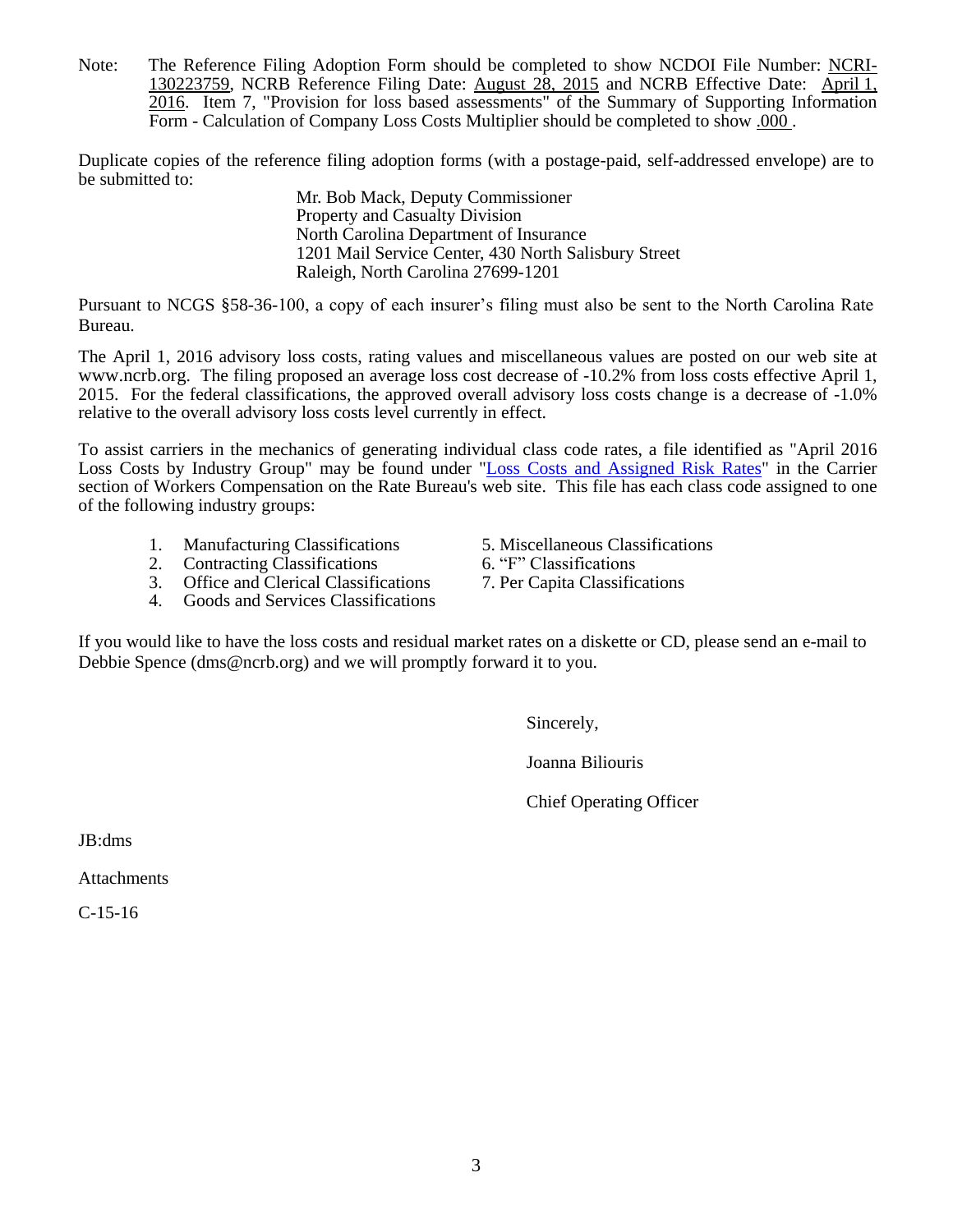# **ADVISORY LOSS COSTS - NOT RATES NORTH CAROLINA**

**Advisory loss costs exclude all expense provisions except loss adjustment expense.**

#### **Exhibit III Page S1**

|                             |                          |        |                          |                             | Effective April 1, 2016 |            |                   |                      |                          |            |                   |
|-----------------------------|--------------------------|--------|--------------------------|-----------------------------|-------------------------|------------|-------------------|----------------------|--------------------------|------------|-------------------|
| <b>CLASS</b><br><b>CODE</b> | LOSS<br><b>COST</b>      | ELR    | D<br><b>RATIO</b>        | <b>CLASS</b><br><b>CODE</b> | LOSS<br><b>COST</b>     | <b>ELR</b> | D<br><b>RATIO</b> | <b>CLASS</b><br>CODE | LOSS<br>COST             | <b>ELR</b> | D<br><b>RATIO</b> |
| 0005                        | 2.79                     | 1.58   | 0.30                     | 2002                        | 1.91                    | 1.13       | 0.33              | 2702                 | 18.48                    | 7.79       | 0.21              |
| 0008                        | 2.25                     | 1.21   | 0.27                     | 2003                        | 3.23                    | 1.82       | 0.30              | 2705X*               | 68.78                    | 34.19      | 0.24              |
| 0016                        | 5.91                     | 2.96   | 0.24                     | 2014                        | 3.60                    | 1.80       | 0.24              | 2709                 | 8.16                     | 4.06       | 0.24              |
| 0034                        | 3.51                     | 1.98   | 0.30                     | 2016                        | 1.65                    | 0.96       | 0.33              | 2710                 | 8.16                     | 3.84       | 0.21              |
| 0035                        | 1.99                     | 1.17   | 0.33                     | 2021                        | 1.65                    | 0.89       | 0.27              | 2714                 | 3.67                     | 2.15       | 0.33              |
| 0036                        | 3.77                     | 2.14   | 0.30                     | 2039                        | 2.10                    | 1.23       | 0.33              | 2727X                | 8.53                     | 4.23       | 0.24              |
| 0037                        | 3.34                     | 1.80   | 0.27                     | 2041                        | 2.33                    | 1.37       | 0.33              | 2731                 | 3.21                     | 1.60       | 0.24              |
| 0042                        | 4.10                     | 2.20   | 0.27                     | 2065                        | 2.76                    | 1.56       | 0.30              | 2735                 | 3.91                     | 2.30       | 0.33              |
| 0050                        | 5.37                     | 3.02   | 0.30                     | 2070                        | 4.29                    | 2.41       | 0.30              | 2759                 | 4.77                     | 2.80       | 0.33              |
| 0059D                       | 0.34                     | 0.07   | 0.21                     | 2081                        | 2.28                    | 1.29       | 0.30              | 2790                 | 1.45                     | 0.85       | 0.33              |
| 0065D                       | 0.08                     | 0.02   | 0.24                     | 2089                        | 2.36                    | 1.33       | 0.30              | 2791                 | $\qquad \qquad -$        | 1.82       | 0.33              |
| 0066D                       | 0.08                     | 0.02   | 0.24                     | 2095                        | 3.68                    | 2.07       | 0.30              | 2797                 | 5.06                     | 2.86       | 0.30              |
| 0067D                       | 0.08                     | 0.02   | 0.24                     | 2105                        | 2.82                    | 1.66       | 0.33              | 2799                 | 3.70                     | 1.96       | 0.27              |
| 0079                        | 3.28                     | 1.64   | 0.24                     | 2110                        | 1.91                    | 1.12       | 0.33              | 2802                 | 4.00                     | 2.15       | 0.27              |
| 0083                        | 3.16                     | 1.78   | 0.30                     | 2111                        | 3.85                    | 2.27       | 0.33              | 2812                 | $\qquad \qquad -$        | 1.85       | 0.30              |
| 0106                        | 19.05                    | 8.97   | 0.21                     | 2112                        | 2.70                    | 1.59       | 0.33              | 2835                 | 2.18                     | 1.36       | 0.36              |
| 0113                        | 4.34                     | 2.45   | 0.30                     | 2114                        | 1.86                    | 1.09       | 0.33              | 2836                 | 1.62                     | 1.02       | 0.36              |
| 0170                        | 2.73                     | 1.54   | 0.30                     | 2121                        | 1.31                    | 0.74       | 0.30              | 2841                 | 3.09                     | 1.82       | 0.33              |
| 0251                        | 3.69                     | 2.08   | 0.30                     | 2130                        | 1.76                    | 1.00       | 0.30              | 2881                 | 3.22                     | 2.02       | 0.36              |
| 0400                        | 5.77                     | 3.08   | 0.27                     | 2131                        | 2.48                    | 1.40       | 0.30              | 2883                 | 3.27                     | 1.85       | 0.30              |
| 0401                        | 9.32                     | 4.39   | 0.21                     | 2143                        | 2.07                    | 1.22       | 0.33              | 2913                 | 1.93                     | 1.21       | 0.36              |
| 0771N                       | 0.40                     |        | $\overline{\phantom{0}}$ | 2157                        | 3.55                    | 1.99       | 0.30              | 2915                 | 1.95                     | 1.04       | 0.27              |
| 0908P                       | 122.00                   | 68.42  | 0.30                     | 2172                        | 1.54                    | 0.82       | 0.27              | 2916                 | 3.00                     | 1.41       | 0.21              |
| 0913P                       | 559.00                   | 314.42 | 0.30                     | 2174                        | 2.79                    | 1.64       | 0.33              | 2923                 | 1.85                     | 1.08       | 0.33              |
| 0917                        | 4.46                     | 2.62   | 0.33                     | 2211                        | 6.84                    | 3.41       | 0.24              | 2942                 | 1.77                     | 1.11       | 0.36              |
| 1005                        | 5.83                     | 2.43   | 0.21                     | 2220                        | 2.43                    | 1.37       | 0.30              | 2960                 | 4.17                     | 2.35       | 0.30              |
| 1164                        | 5.64                     | 2.36   | 0.21                     | 2286                        | 1.18                    | 0.69       | 0.33              | 3004                 | 1.40                     | 0.70       | 0.24              |
| 1165XD                      | 3.03                     | 1.40   | 0.21                     | 2288                        | 4.34                    | 2.54       | 0.33              | 3018                 | 2.94                     | 1.46       | 0.24              |
| 1320                        | 1.97                     | 0.92   | 0.21                     | 2300                        | 2.06                    | 1.28       | 0.36              | 3022                 | 6.53                     | 3.81       | 0.33              |
| 1322                        | 8.18                     | 3.82   | 0.21                     | 2302                        | 1.66                    | 0.94       | 0.30              | 3027                 | 2.10                     | 1.04       | 0.24              |
| 1430                        | 6.73                     | 3.36   | 0.24                     | 2305                        | 2.38                    | 1.28       | 0.27              | 3028                 | 2.35                     | 1.33       | 0.30              |
| 1438                        | 3.13                     | 1.46   | 0.21                     | 2361                        | 1.75                    | 0.99       | 0.30              | 3030                 | 4.86                     | 2.43       | 0.24              |
| 1452                        | 2.39                     | 1.19   | 0.24                     | 2362                        | 1.34                    | 0.75       | 0.30              | 3040                 | 5.18                     | 2.58       | 0.24              |
| 1463                        | 7.39                     | 3.48   | 0.21                     | 2380                        | 2.15                    | 1.22       | 0.30              | 3041                 | 4.74                     | 2.66       | 0.30              |
| 1470                        | $\overline{\phantom{0}}$ | 1.04   | 0.22                     | 2386                        | 1.35                    | 0.79       | 0.33              | 3042                 | 3.07                     | 1.64       | 0.27              |
| 1472                        | 2.24                     | 1.04   | 0.22                     | 2388                        | 1.82                    | 1.07       | 0.33              | 3064                 | 4.52                     | 2.56       | 0.30              |
| 1473                        |                          | 1.04   | 0.22                     | 2402                        | 2.40                    | 1.20       | 0.24              | 3069                 | $\overline{\phantom{0}}$ | 1.42       | 0.30              |
| 1474                        | $\overline{\phantom{0}}$ | 1.04   | 0.22                     | 2413                        | 2.31                    | 1.30       | 0.30              | 3076                 | 2.51                     | 1.42       | 0.30              |
| 1624D                       | 2.81                     | 1.30   | 0.21                     | 2416                        | 2.08                    | 1.18       | 0.30              | 3081D                | 3.77                     | 1.85       | 0.24              |
| 1642                        | 2.20                     | 1.09   | 0.24                     | 2417                        | 1.24                    | 0.70       | 0.30              | 3082D                | 3.01                     | 1.48       | 0.24              |
| 1654                        | 24.99                    | 12.32  | 0.24                     | 2501                        | 2.10                    | 1.19       | 0.30              | 3085D                | 3.90                     | 1.91       | 0.24              |
| 1655                        | 2.75                     | 1.36   | 0.24                     | 2503                        | 0.99                    | 0.58       | 0.33              | 3110                 | 4.34                     | 2.45       | 0.30              |
| 1699                        | 3.31                     | 1.65   | 0.24                     | 2534                        | 1.46                    | 0.86       | 0.33              | 3111                 | 2.18                     | 1.23       | 0.30              |
| 1701                        | 4.38                     | 2.18   | 0.24                     | 2570                        | 3.66                    | 2.14       | 0.33              | 3113                 | 1.64                     | 0.92       | 0.30              |
| 1710                        | 5.49                     | 2.73   | 0.24                     | 2585                        | 3.17                    | 1.85       | 0.33              | 3114                 | 2.05                     | 1.15       | 0.30              |
| 1741D                       | 2.49                     | 0.91   | 0.21                     | 2586                        | 2.07                    | 1.16       | 0.30              | 3118                 | 1.62                     | 0.95       | 0.33              |
| 1747                        | 1.74                     | 0.86   | 0.24                     | 2587                        | 2.73                    | 1.59       | 0.33              | 3119                 | 0.76                     | 0.48       | 0.36              |
| 1748                        | 3.44                     | 1.72   | 0.24                     | 2589                        | 1.84                    | 1.04       | 0.30              | 3122                 | 1.52                     | 0.90       | 0.33              |
| 1803D                       | 7.66                     | 3.30   | 0.21                     | 2600                        | 2.35                    | 1.37       | 0.33              | 3126                 | 2.12                     | 1.20       | 0.30              |
| 1852D                       | 1.99                     | 0.82   | 0.20                     | 2623                        | 5.47                    | 2.94       | 0.27              | 3131                 | 1.34                     | 0.76       | 0.30              |
| 1853                        | 1.18                     | 0.63   | 0.27                     | 2651                        | 1.50                    | 0.88       | 0.33              | 3132                 | 2.39                     | 1.35       | 0.30              |
| 1860                        | 1.60                     | 0.93   | 0.33                     | 2660                        | 2.00                    | 1.18       | 0.33              | 3145                 | 1.61                     | 0.91       | 0.30              |
| 1924                        | 1.97                     | 1.16   | 0.33                     | 2670                        | 1.28                    | 0.80       | 0.36              | 3146                 | 1.97                     | 1.11       | 0.30              |
| 1925                        | 2.73                     | 1.47   | 0.27                     | 2683                        | 1.03                    | 0.61       | 0.33              | 3169                 | 2.88                     | 1.62       | 0.30              |
| 2001                        | $\overline{\phantom{0}}$ | 1.82   | 0.30                     | 2688                        | 2.85                    | 1.67       | 0.33              | 3175                 | 3.39                     | 1.92       | 0.30              |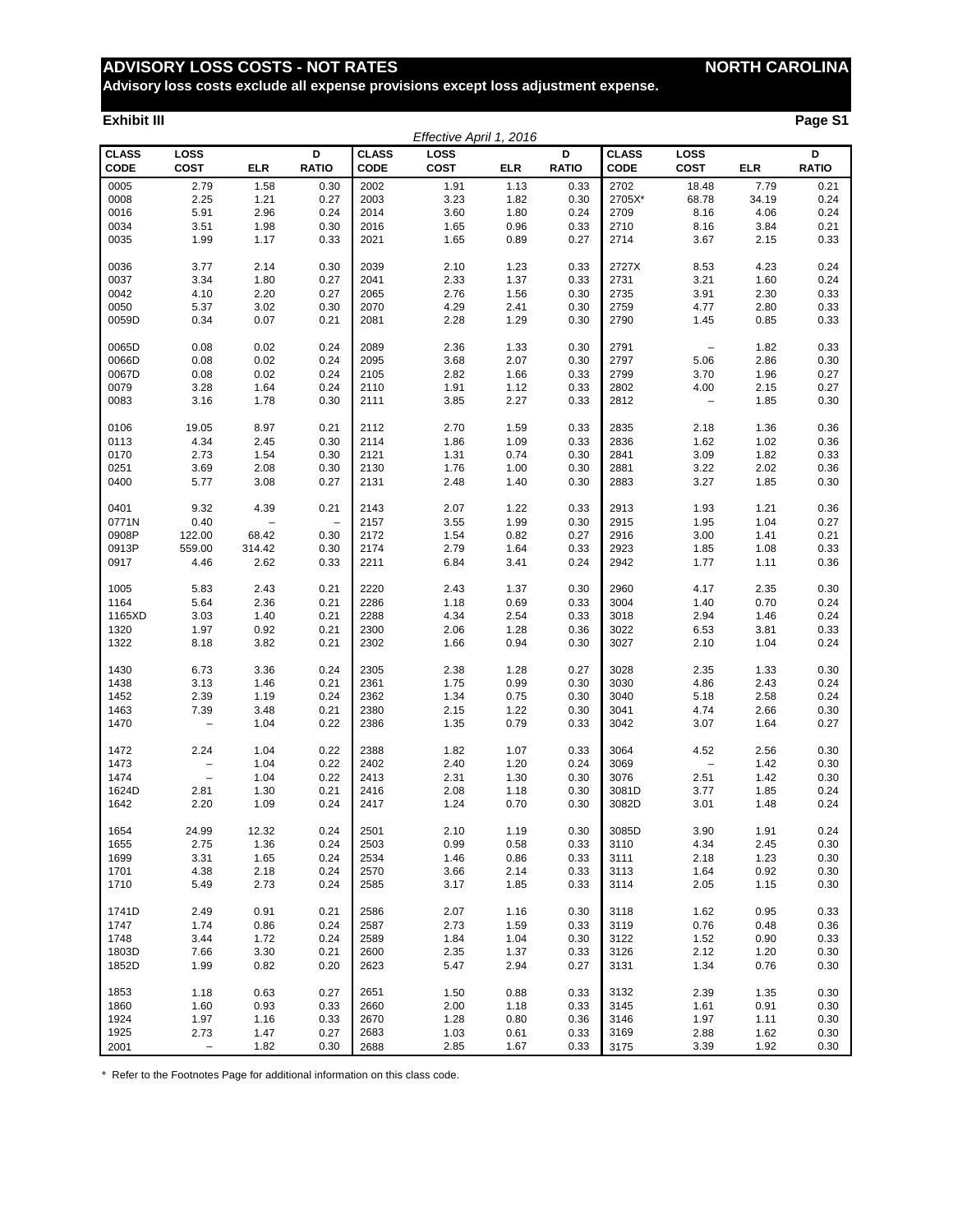# **ADVISORY LOSS COSTS - NOT RATES MORTH CAROLINA**

**Advisory loss costs exclude all expense provisions except loss adjustment expense.**

#### **Exhibit III Page S2**

|                             |                |            |                   |                      | Effective April 1, 2016  |            |                   |                      |                   |            |                   |
|-----------------------------|----------------|------------|-------------------|----------------------|--------------------------|------------|-------------------|----------------------|-------------------|------------|-------------------|
| <b>CLASS</b><br><b>CODE</b> | LOSS<br>COST   | <b>ELR</b> | D<br><b>RATIO</b> | <b>CLASS</b><br>CODE | LOSS<br><b>COST</b>      | <b>ELR</b> | D<br><b>RATIO</b> | <b>CLASS</b><br>CODE | LOSS<br>COST      | <b>ELR</b> | D<br><b>RATIO</b> |
| 3179                        | 1.38           | 0.81       | 0.33              | 3830                 | 1.00                     | 0.54       | 0.27              | 4470                 | 1.77              | 1.00       | 0.30              |
| 3180                        | 1.70           | 1.00       | 0.33              | 3851                 | 3.24                     | 1.90       | 0.33              | 4484                 | 2.02              | 1.14       | 0.30              |
| 3188                        | 1.10           | 0.64       | 0.33              | 3865                 | 1.72                     | 1.09       | 0.36              | 4493                 | 1.96              | 1.10       | 0.30              |
| 3220                        | 1.51           | 0.85       | 0.30              | 3881                 | 3.66                     | 2.06       | 0.30              | 4511                 | 0.39              | 0.21       | 0.27              |
| 3223                        | 2.69           | 1.68       | 0.36              | 4000                 | 4.12                     | 1.93       | 0.21              | 4557                 | 2.30              | 1.35       | 0.33              |
| 3224                        | 2.92           | 1.69       | 0.33              | 4021                 | 3.86                     | 1.93       | 0.24              | 4558                 | 1.12              | 0.63       | 0.30              |
| 3227                        | 2.76           | 1.61       | 0.33              | 4024D                | 2.52                     | 1.24       | 0.24              | 4561                 | $\qquad \qquad -$ | 0.83       | 0.27              |
| 3240                        | 2.27           | 1.34       | 0.33              | 4034                 | 4.82                     | 2.41       | 0.24              | 4568                 | 1.84              | 0.92       | 0.24              |
| 3241                        | 2.49           | 1.40       | 0.30              | 4036                 | 1.94                     | 0.96       | 0.24              | 4581                 | 0.64              | 0.30       | 0.21              |
| 3255                        | 2.09           | 1.30       | 0.36              | 4038                 | 2.62                     | 1.63       | 0.36              | 4583                 | 5.08              | 2.40       | 0.21              |
| 3257                        | 2.82           | 1.59       | 0.30              | 4053                 | 1.54                     | 0.87       | 0.30              | 4611                 | 0.53              | 0.31       | 0.33              |
| 3270                        | 2.35           | 1.33       | 0.30              | 4061                 | 2.20                     | 1.28       | 0.33              | 4635                 | 2.51              | 1.06       | 0.21              |
| 3300                        | 2.73           | 1.55       | 0.30              | 4062                 | 2.05                     | 1.15       | 0.30              | 4653                 | 1.77              | 1.04       | 0.33              |
| 3303                        | 3.16           | 1.85       | 0.33              | 4101                 | 2.55                     | 1.37       | 0.27              | 4665                 | 5.62              | 2.80       | 0.24              |
| 3307                        | 2.88           | 1.62       | 0.30              | 4109                 | 0.40                     | 0.24       | 0.33              | 4670                 | 6.23              | 3.13       | 0.24              |
| 3315                        | 4.08           | 2.39       | 0.33              | 4110                 | 0.89                     | 0.50       | 0.30              | 4683                 | 3.61              | 2.03       | 0.30              |
| 3334                        | 3.50           | 1.96       | 0.30              | 4111                 | 1.25                     | 0.73       | 0.33              | 4686                 | 1.87              | 0.93       | 0.24              |
| 3336                        | 2.38           | 1.18       | 0.24              | 4112                 | $\overline{\phantom{0}}$ | 0.50       | 0.30              | 4692                 | 0.49              | 0.29       | 0.33              |
| 3365                        | 5.61           | 2.79       | 0.24              | 4113                 | 1.69                     | 0.94       | 0.29              | 4693                 | 0.84              | 0.47       | 0.30              |
| 3372                        | 2.99           | 1.60       | 0.27              | 4114                 | 2.96                     | 1.66       | 0.30              | 4703                 | 1.70              | 0.95       | 0.30              |
| 3373                        | 3.75           | 2.11       | 0.30              | 4130                 | 3.17                     | 1.79       | 0.30              | 4717                 | 1.87              | 1.17       | 0.36              |
| 3383                        | 0.98           | 0.57       | 0.33              | 4131                 | 3.86                     | 2.27       | 0.33              | 4720                 | 1.40              | 0.79       | 0.30              |
| 3385                        | 0.74           | 0.43       | 0.33              | 4133                 | 1.60                     | 0.94       | 0.33              | 4740                 | 2.44              | 1.21       | 0.24              |
| 3400                        | 2.55           | 1.37       | 0.27              | 4149                 | 0.52                     | 0.33       | 0.36              | 4741                 | 1.96              | 1.10       | 0.30              |
| 3507                        | 1.95           | 1.10       | 0.30              | 4150                 | $\overline{a}$           | 0.33       | 0.36              | 4751                 | 2.61              | 1.31       | 0.24              |
|                             |                |            |                   |                      |                          |            |                   |                      |                   |            |                   |
| 3515                        | 1.68           | 0.95       | 0.30              | 4206                 | 2.18                     | 1.22       | 0.30              | 4771N                | 2.26              | 0.96       | 0.21              |
| 3516                        | $\overline{a}$ | 0.95       | 0.30              | 4207                 | 1.46                     | 0.72       | 0.24              | 4777                 | 3.79              | 1.59       | 0.21              |
| 3548                        | 1.15           | 0.65       | 0.30              | 4239                 | 2.65                     | 1.32       | 0.24              | 4825                 | 0.96              | 0.48       | 0.24              |
| 3559                        | 1.93           | 1.09       | 0.30              | 4240                 | 1.71                     | 1.00       | 0.33              | 4828                 | 1.43              | 0.76       | 0.27              |
| 3574                        | 0.60           | 0.35       | 0.33              | 4243                 | 1.71                     | 0.96       | 0.30              | 4829                 | 1.25              | 0.59       | 0.21              |
| 3581                        | 0.88           | 0.52       | 0.33              | 4244                 | 1.71                     | 0.96       | 0.30              | 4902                 | 2.92              | 1.70       | 0.33              |
| 3612                        | 1.94           | 1.04       | 0.27              | 4250                 | 1.63                     | 0.92       | 0.30              | 4923                 | 0.81              | 0.45       | 0.30              |
| 3620                        | 4.63           | 2.32       | 0.24              | 4251                 | 1.85                     | 1.04       | 0.30              | 5020                 | 6.40              | 3.19       | 0.24              |
| 3629                        | 1.47           | 0.86       | 0.33              | 4263                 | 3.37                     | 1.92       | 0.30              | 5022                 | 6.40              | 3.00       | 0.21              |
| 3632                        | 2.54           | 1.36       | 0.27              | 4273                 | 2.36                     | 1.33       | 0.30              | 5037                 | 15.60             | 6.54       | 0.21              |
| 3634                        | 1.40           | 0.82       | 0.33              | 4279                 | 1.85                     | 1.04       | 0.30              | 5040                 | 6.95              | 2.92       | 0.21              |
| 3635                        | 2.21           | 1.24       | 0.30              | 4282                 | 2.01                     | 1.17       | 0.33              | 5057                 | 5.41              | 2.28       | 0.21              |
| 3638                        | 1.21           | 0.71       | 0.33              | 4283                 | 1.53                     | 0.86       | 0.30              | 5059                 | 18.58             | 7.87       | 0.20              |
| 3642                        | 1.00           | 0.56       | 0.30              | 4299                 | 1.48                     | 0.87       | 0.33              | 5069                 | 15.61             | 6.51       | 0.21              |
| 3643                        | 1.41           | 0.80       | 0.30              | 4301                 | $\overline{a}$           | 1.04       | 0.30              | 5102                 | 4.98              | 2.34       | 0.21              |
| 3647                        | 1.47           | 0.79       | 0.27              | 4304                 | 3.81                     | 2.05       | 0.27              | 5146                 | 4.91              | 2.44       | 0.24              |
| 3648                        | 1.11           | 0.65       | 0.33              | 4307                 | 1.49                     | 0.93       | 0.36              | 5160                 | 2.65              | 1.24       | 0.21              |
| 3681                        | 0.72           | 0.42       | 0.33              | 4351                 | 1.18                     | 0.66       | 0.29              | 5183                 | 3.88              | 1.93       | 0.24              |
| 3685                        | 0.97           | 0.57       | 0.33              | 4352                 | 1.29                     | 0.76       | 0.33              | 5188                 | 5.17              | 2.57       | 0.24              |
| 3719                        | 1.19           | 0.50       | 0.21              | 4360                 | 1.24                     | 0.72       | 0.33              | 5190                 | 4.17              | 2.07       | 0.24              |
| 3724                        | 2.85           | 1.34       | 0.21              | 4361                 | 0.99                     | 0.58       | 0.33              | 5191                 | 0.66              | 0.37       | 0.30              |
| 3726                        | 4.69           | 1.97       | 0.21              | 4362                 | $\overline{\phantom{0}}$ | 0.72       | 0.33              | 5192                 | 3.07              | 1.73       | 0.30              |
| 3803                        | 1.96           | 1.10       | 0.30              | 4410                 | 2.89                     | 1.63       | 0.30              | 5213                 | 6.39              | 3.00       | 0.21              |
| 3807                        | 1.63           | 0.96       | 0.33              | 4417                 | $\qquad \qquad -$        | 1.63       | 0.30              | 5215                 | 4.00              | 2.14       | 0.27              |
| 3808                        | 3.42           | 1.82       | 0.27              | 4420                 | 6.85                     | 3.20       | 0.21              | 5221                 | 4.41              | 2.19       | 0.24              |
| 3821                        | 5.76           | 3.10       | 0.27              | 4431                 | 1.15                     | 0.72       | 0.36              | 5222                 | 8.52              | 3.99       | 0.21              |
| 3822X                       | 3.78           | 2.02       | 0.27              | 4432                 | 0.99                     | 0.62       | 0.36              | 5223                 | 4.57              | 2.28       | 0.24              |
| 3824X                       | 3.11           | 1.67       | 0.27              | 4439                 | 1.56                     | 0.83       | 0.27              | 5348                 | 4.13              | 2.05       | 0.24              |
| 3826                        | 0.60           | 0.33       | 0.29              | 4452                 | 2.44                     | 1.38       | 0.30              | 5402                 | 4.46              | 2.62       | 0.33              |
| 3827                        | 1.51           | 0.81       | 0.27              | 4459                 | 2.22                     | 1.25       | 0.30              | 5403                 | 5.81              | 2.73       | 0.21              |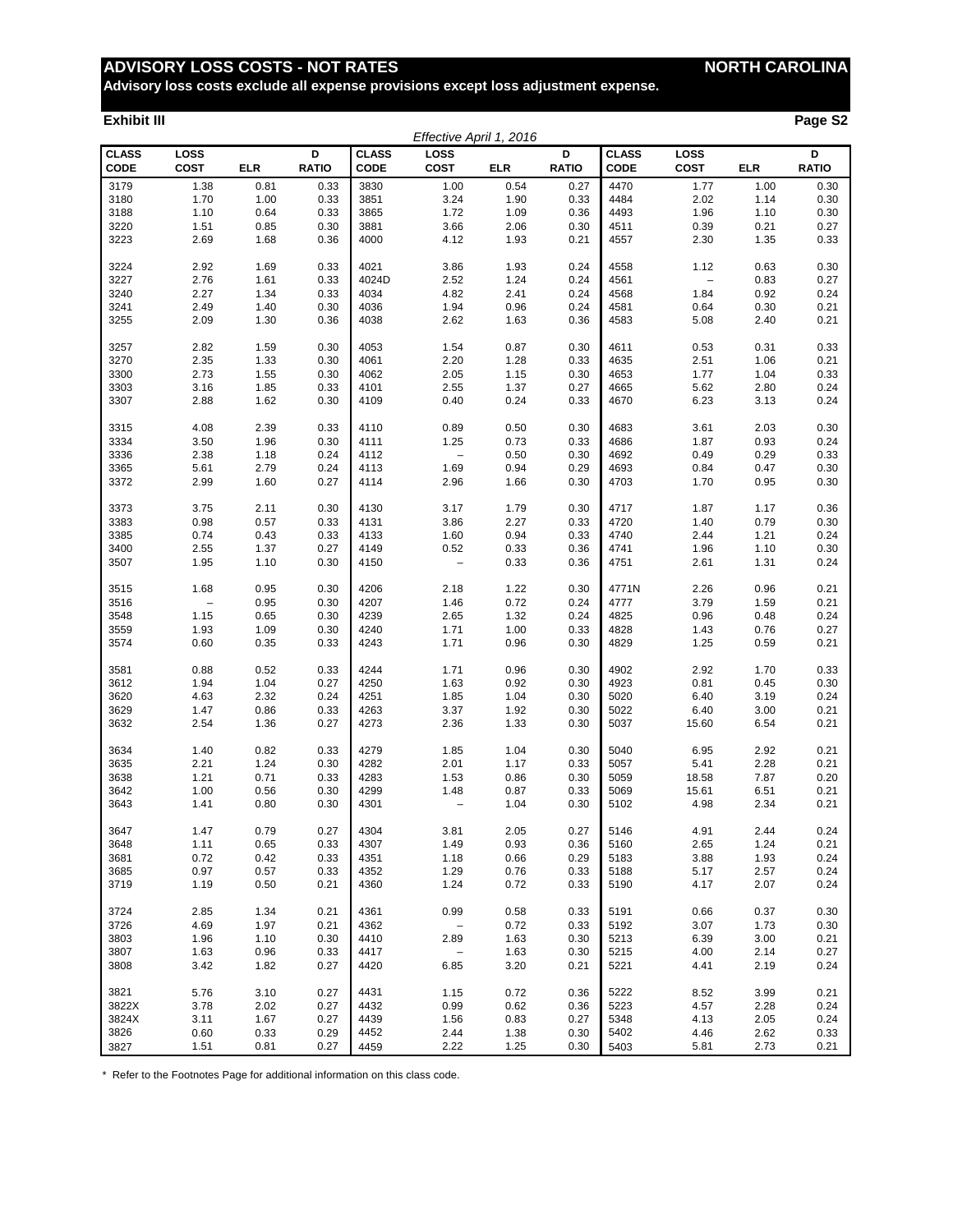# **ADVISORY LOSS COSTS - NOT RATES NORTH CAROLINA**

**Advisory loss costs exclude all expense provisions except loss adjustment expense.**

#### **Exhibit III Page S3**

| Effective April 1, 2016     |                          |            |                   |                      |                          |                   |                   |                             |                            |                          |                          |
|-----------------------------|--------------------------|------------|-------------------|----------------------|--------------------------|-------------------|-------------------|-----------------------------|----------------------------|--------------------------|--------------------------|
| <b>CLASS</b><br><b>CODE</b> | LOSS<br><b>COST</b>      | <b>ELR</b> | D<br><b>RATIO</b> | <b>CLASS</b><br>CODE | LOSS<br><b>COST</b>      | <b>ELR</b>        | D<br><b>RATIO</b> | <b>CLASS</b><br><b>CODE</b> | <b>LOSS</b><br><b>COST</b> | <b>ELR</b>               | D<br><b>RATIO</b>        |
| 5437                        | 5.09                     | 2.53       | 0.24              | 6826F                | 3.99                     | 1.60              | 0.23              | 7453N                       | 0.41                       | $\overline{\phantom{0}}$ | $\overline{\phantom{0}}$ |
| 5443                        | 3.69                     | 2.08       | 0.30              | 6834                 | 2.56                     | 1.37              | 0.27              | 7502                        | 2.41                       | 1.20                     | 0.24                     |
| 5445                        | 8.91                     | 4.19       | 0.21              | 6836                 | 3.99                     | 1.99              | 0.24              | 7515                        | 1.08                       | 0.46                     | 0.21                     |
| 5462                        | 6.09                     | 3.03       | 0.24              | 6843F                | 9.11                     | 3.20              | 0.19              | 7520                        | 2.88                       | 1.63                     | 0.30                     |
| 5472                        | 3.97                     | 1.66       | 0.21              | 6845F                | 8.23                     | 2.89              | 0.19              | 7529X                       | 17.31                      | 7.29                     | 0.21                     |
| 5473                        | 10.67                    | 4.51       | 0.21              | 6854                 | 3.90                     | 1.64              | 0.21              | 7538                        | 8.23                       | 3.48                     | 0.21                     |
| 5474                        | 6.40                     | 3.01       | 0.21              | 6872F                | 8.85                     | 3.09              | 0.19              | 7539                        | 2.12                       | 0.99                     | 0.21                     |
| 5478                        | 3.23                     | 1.60       | 0.24              | 6874F                | 14.33                    | 5.01              | 0.19              | 7540                        | 4.96                       | 2.10                     | 0.21                     |
| 5479                        | 6.14                     | 3.29       | 0.27              | 6882                 | 4.22                     | 1.77              | 0.21              | 7580                        | 2.84                       | 1.41                     | 0.24                     |
| 5480                        | 5.11                     | 2.39       | 0.21              | 6884                 | 5.48                     | 2.28              | 0.21              | 7590                        | 3.69                       | 1.98                     | 0.27                     |
| 5491                        | 2.73                     | 1.28       | 0.21              | 7016M                | 3.56                     | 1.49              | 0.21              | 7600                        | 4.93                       | 2.45                     | 0.24                     |
| 5506                        | 5.93                     | 2.51       | 0.21              | 7024M                | 3.95                     | 1.65              | 0.21              | 7601                        | $\qquad \qquad -$          | 2.45                     | 0.24                     |
| 5507                        | 4.23                     | 1.98       | 0.21              | 7038M                | 4.31                     | 1.83              | 0.20              | 7605                        | 2.08                       | 1.04                     | 0.24                     |
| 5508                        | 11.37                    | 5.62       | 0.24              | 7046M                | 5.87                     | 2.46              | 0.21              | 7610                        | 0.54                       | 0.29                     | 0.27                     |
| 5535                        | 6.77                     | 3.38       | 0.24              | 7047M                | 7.01                     | 2.76              | 0.21              | 7611                        | $\qquad \qquad -$          | 2.45                     | 0.24                     |
| 5537                        | 4.95                     | 2.46       | 0.24              | 7050M                | 8.50                     | 3.40              | 0.20              | 7612                        | -                          | 2.45                     | 0.24                     |
| 5551                        | 15.20                    | 6.43       | 0.20              | 7090M                | 4.79                     | 2.03              | 0.20              | 7613                        | $\qquad \qquad -$          | 2.45                     | 0.24                     |
| 5606                        | 1.32                     | 0.62       | 0.21              | 7098M                | 6.52                     | 2.74              | 0.21              | 7705                        | 7.43                       | 3.98                     | 0.27                     |
| 5610                        | 6.11                     | 3.45       | 0.30              | 7099M                | 11.57                    | 4.59              | 0.21              | 7710                        | 4.82                       | 2.27                     | 0.21                     |
| 5645                        | 12.91                    | 6.08       | 0.21              | 7133                 | 4.18                     | 1.97              | 0.21              | 7711                        | 4.82                       | 2.27                     | 0.21                     |
| 5651                        | $\overline{\phantom{a}}$ | 6.08       | 0.21              | 7151M                | 5.08                     | 2.39              | 0.21              | 7720X                       | 1.95                       | 0.97                     | 0.24                     |
| 5703                        | 13.59                    | 6.74       | 0.24              | 7152M                | 10.02                    | 4.45              | 0.21              | 7723X                       | 3.04                       | 1.29                     | 0.20                     |
| 5705                        | 19.63                    | 9.82       | 0.24              | 7153M                | 5.64                     | 2.65              | 0.21              | 7855                        | 3.20                       | 1.59                     | 0.24                     |
| 5951                        | 0.28                     | 0.17       | 0.33              | 7222X                | 6.87                     | 3.40              | 0.24              | 8001                        | 2.16                       | 1.27                     | 0.33                     |
| 6003                        | 9.07                     | 4.50       | 0.24              | 7228X                | 6.84                     | 3.39              | 0.24              | 8002                        | 1.61                       | 0.92                     | 0.30                     |
| 6005                        | 5.15                     | 2.53       | 0.24              | 7229X                | 10.52                    | 4.91              | 0.21              | 8006                        | 2.97                       | 1.68                     | 0.30                     |
| 6017                        | 4.40                     | 2.17       | 0.24              | 7230X                | 7.94                     | 4.25              | 0.27              | 8008                        | 1.19                       | 0.70                     | 0.33                     |
| 6018                        | 3.08                     | 1.51       | 0.24              | 7231                 | 7.06                     | 3.77              | 0.27              | 8010                        | 1.25                       | 0.73                     | 0.33                     |
| 6045                        | 4.12                     | 2.04       | 0.24              | 7232X                | 8.88                     | 4.14              | 0.21              | 8013                        | 0.35                       | 0.20                     | 0.30                     |
| 6204                        | 9.39                     | 4.42       | 0.21              | 7309F                | 12.56                    | 4.41              | 0.19              | 8015                        | 0.76                       | 0.43                     | 0.30                     |
| 6206                        | 3.55                     | 1.49       | 0.21              | 7313F                | 2.57                     | 0.90              | 0.19              | 8017                        | 1.47                       | 0.87                     | 0.33                     |
| 6213                        | 2.20                     | 1.03       | 0.21              | 7317F                | 9.75                     | 3.35              | 0.19              | 8018                        | 1.94                       | 1.13                     | 0.33                     |
| 6214                        | 2.69                     | 1.13       | 0.21              | 7323                 | $\overline{\phantom{a}}$ | 1.38              | 0.20              | 8021                        | 2.34                       | 1.32                     | 0.30                     |
| 6216                        | 6.27                     | 2.63       | 0.21              | 7327F                | 12.80                    | 4.53              | 0.19              | 8031                        | 2.99                       | 1.70                     | 0.30                     |
| 6217                        | 5.46                     | 2.56       | 0.21              | 7333M                | 3.81                     | 1.59              | 0.21              | 8032                        | 1.79                       | 1.05                     | 0.33                     |
| 6229                        | 3.80                     | 1.78       | 0.21              | 7335M                | 4.23                     | 1.76              | 0.21              | 8033                        | 1.54                       | 0.87                     | 0.30                     |
| 6233                        | 2.62                     | 1.22       | 0.21              | 7337M                | 7.51                     | 2.95              | 0.21              | 8037                        | 1.79                       | 1.05                     | 0.33                     |
| 6235                        | 5.94                     | 2.49       | 0.21              | 7350F                | 9.67                     | 3.72              | 0.20              | 8039                        | 1.94                       | 1.14                     | 0.33                     |
| 6236                        | 10.59                    | 5.26       | 0.24              | 7360                 | 4.29                     | 2.13              | 0.24              | 8044                        | 3.18                       | 1.70                     | 0.27                     |
| 6237                        | 1.73                     | 0.86       | 0.24              | 7370                 | 6.14                     | 3.45              | 0.30              | 8045                        | 0.48                       | 0.28                     | 0.33                     |
| 6251D                       | 6.36                     | 2.94       | 0.21              | 7380                 | 4.59                     | 2.45              | 0.27              | 8046                        | 2.43                       | 1.38                     | 0.30                     |
| 6252D                       | 4.14                     | 1.73       | 0.21              | 7382                 | 4.55                     | 2.56              | 0.30              | 8047                        | 0.87                       | 0.51                     | 0.33                     |
| 6260                        | 5.93                     | 2.48       | 0.21              | 7390                 | 4.59                     | 2.58              | 0.30              | 8058                        | 2.55                       | 1.44                     | 0.30                     |
| 6306                        | 4.83                     | 2.26       | 0.21              | 7394M                | 3.82                     | 1.59              | 0.21              | 8072                        | 0.67                       | 0.39                     | 0.33                     |
| 6319                        | 5.39                     | 2.53       | 0.21              | 7395M                | 4.24                     | 1.77              | 0.21              | 8102                        | 1.27                       | 0.74                     | 0.33                     |
| 6325                        | 4.95                     | 2.32       | 0.21              | 7398M                | 7.53                     | 2.96              | 0.21              | 8103                        | 1.95                       | 1.05                     | 0.27                     |
| 6400                        | 5.86                     | 3.14       | 0.27              | 7402                 | 0.13                     | 0.08              | 0.30              | 8105                        | 1.98                       | 1.16                     | 0.33                     |
| 6503                        | 1.54                     | 0.90       | 0.33              | 7403                 | 4.59                     | 2.29              | 0.24              | 8106                        | 3.44                       | 1.71                     | 0.24                     |
| 6504                        | 2.06                     | 1.21       | 0.33              | 7405N                | 1.95                     | 0.97              | 0.24              | 8107                        | 3.56                       | 1.77                     | 0.24                     |
| 6702M*                      | 3.89                     | 1.93       | 0.24              | 7420                 | 11.91                    | 4.93              | 0.21              | 8111                        | 1.92                       | 1.08                     | 0.30                     |
| 6703M*                      | 7.67                     | 3.59       | 0.24              | 7421                 | 0.88                     | 0.41              | 0.21              | 8116                        | 2.45                       | 1.39                     | 0.30                     |
| 6704M*                      | 4.32                     | 2.14       | 0.24              | 7422                 | 2.01                     | 0.85              | 0.21              | 8203                        | 6.28                       | 3.55                     | 0.30                     |
| 6801F                       | 2.60                     | 1.05       | 0.23              | 7425                 | 2.65                     | 1.10              | 0.21              | 8204                        | 3.03                       | 1.51                     | 0.24                     |
| 6811                        | 6.55                     | 3.25       | 0.24              | 7431N                | 1.24                     | 0.52              | 0.21              | 8209                        | 2.94                       | 1.66                     | 0.30                     |
| 6824F                       | 7.88                     | 3.05       | 0.20              | 7445N                | 0.65                     | $\qquad \qquad -$ | $\qquad \qquad -$ | 8215                        | 3.17                       | 1.58                     | 0.24                     |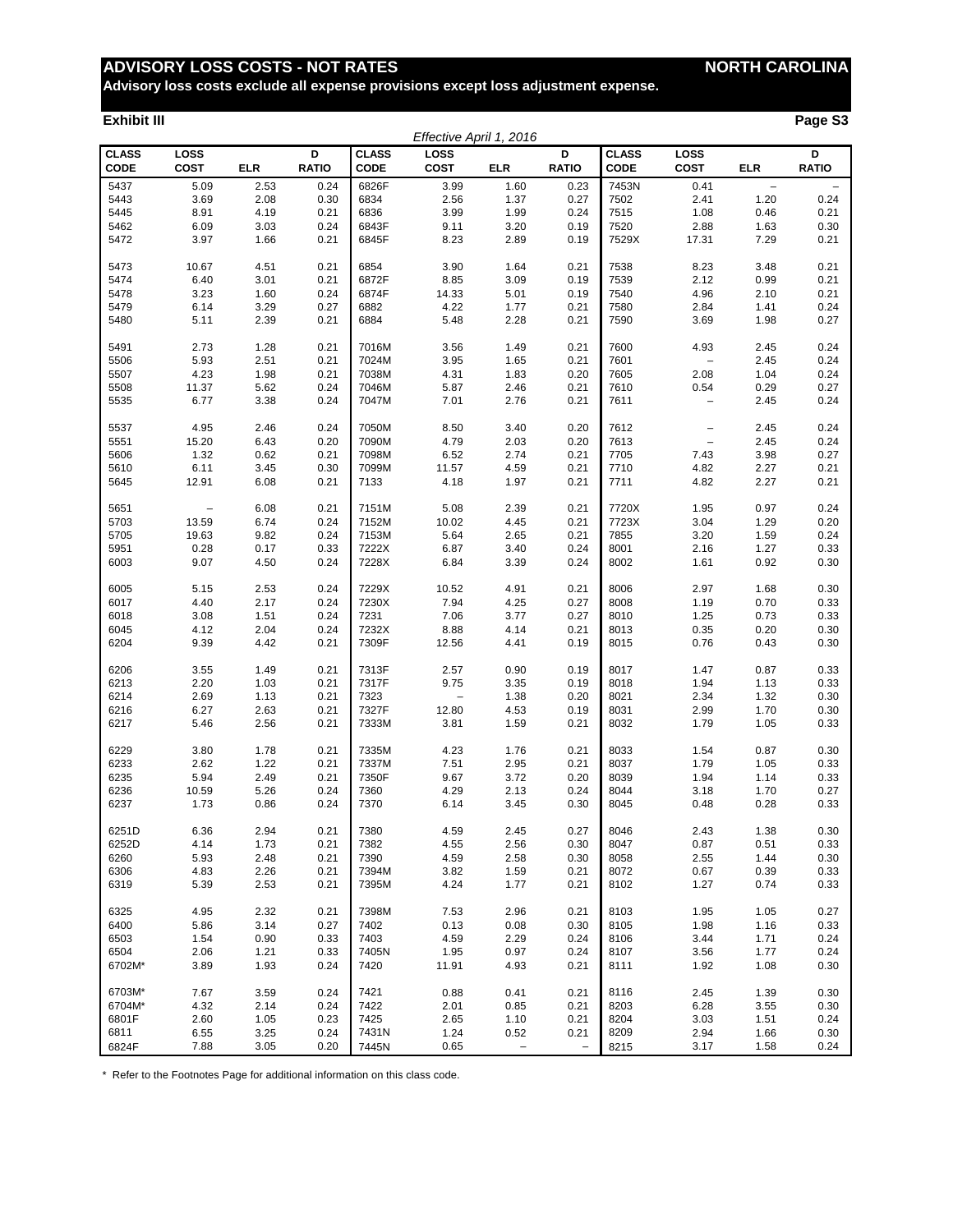# **ADVISORY LOSS COSTS - NOT RATES NORTH CAROLINA**

**Advisory loss costs exclude all expense provisions except loss adjustment expense.**

#### **Exhibit III Page S4**

|                             | Effective April 1, 2016 |              |                   |                      |                          |              |                   |                      |                     |            |                   |
|-----------------------------|-------------------------|--------------|-------------------|----------------------|--------------------------|--------------|-------------------|----------------------|---------------------|------------|-------------------|
| <b>CLASS</b><br><b>CODE</b> | LOSS<br><b>COST</b>     | <b>ELR</b>   | D<br><b>RATIO</b> | <b>CLASS</b><br>CODE | LOSS<br>COST             | ELR          | D<br><b>RATIO</b> | <b>CLASS</b><br>CODE | LOSS<br><b>COST</b> | <b>ELR</b> | D<br><b>RATIO</b> |
| 8227                        | 4.32                    | 1.82         | 0.21              | 8842X                | 2.01                     | 1.14         | 0.30              | 9620                 | 0.95                | 0.51       | 0.27              |
| 8232                        | 4.15                    | 2.07         | 0.24              | 8848X                | 2.49                     | 1.41         | 0.30              |                      |                     |            |                   |
| 8233                        | 2.63                    | 1.30         | 0.24              | 8849X                | 2.70                     | 1.52         | 0.30              |                      |                     |            |                   |
| 8235                        | 4.15                    | 2.35         | 0.30              | 8855                 | 0.12                     | 0.07         | 0.30              |                      |                     |            |                   |
| 8236X                       | 4.89                    | 2.42         | 0.24              | 8856                 | 0.18                     | 0.10         | 0.30              |                      |                     |            |                   |
| 8263                        | 5.38                    | 2.91         | 0.27              | 8864X                | 1.26                     | 0.71         | 0.30              |                      |                     |            |                   |
| 8264                        | 4.19                    | 2.09         | 0.24              | 8868                 | 0.46                     | 0.27         | 0.33              |                      |                     |            |                   |
| 8265                        | 5.76                    | 2.71         | 0.21              | 8869                 | 1.10                     | 0.65         | 0.33              |                      |                     |            |                   |
| 8279                        | 7.15                    | 3.40         | 0.20              | 8871                 | 0.10                     | 0.06         | 0.33              |                      |                     |            |                   |
| 8288                        | 6.85                    | 3.43         | 0.24              | 8901                 | 0.19                     | 0.10         | 0.27              |                      |                     |            |                   |
| 8291X                       | 4.18                    | 2.25         | 0.27              | 9012                 | 1.01                     | 0.54         | 0.27              |                      |                     |            |                   |
| 8292X                       | 3.14                    | 1.77         | 0.30              | 9014                 | 2.60                     | 1.47         | 0.30              |                      |                     |            |                   |
| 8293X                       | 10.77                   | 5.36         | 0.24              | 9015                 | 2.96                     | 1.67         | 0.30              |                      |                     |            |                   |
| 8304                        | 4.04                    | 2.01         | 0.24              | 9016                 | 2.64                     | 1.50         | 0.30              |                      |                     |            |                   |
| 8350                        | 7.15                    | 3.36         | 0.21              | 9019                 | 2.09                     | 1.04         | 0.24              |                      |                     |            |                   |
|                             |                         |              |                   |                      |                          |              |                   |                      |                     |            |                   |
| 8380                        | 2.36<br>1.72            | 1.27<br>0.93 | 0.27<br>0.27      | 9033<br>9040         | 1.73<br>2.93             | 0.98<br>1.72 | 0.30              |                      |                     |            |                   |
| 8381<br>8385                | 2.33                    | 1.16         | 0.24              | 9044                 | 1.43                     | 0.84         | 0.33<br>0.33      |                      |                     |            |                   |
| 8392                        | 2.26                    | 1.29         | 0.30              | 9052                 | 1.90                     | 1.12         | 0.33              |                      |                     |            |                   |
| 8393                        | 1.53                    | 0.86         | 0.30              | 9058                 | 1.31                     | 0.82         | 0.36              |                      |                     |            |                   |
|                             |                         |              |                   |                      |                          |              |                   |                      |                     |            |                   |
| 8500                        | 4.80                    | 2.39         | 0.24              | 9059                 | $\overline{\phantom{a}}$ | 0.65         | 0.33              |                      |                     |            |                   |
| 8601                        | 0.48                    | 0.26         | 0.27              | 9060                 | 1.11                     | 0.65         | 0.33              |                      |                     |            |                   |
| 8602                        | 0.93                    | 0.50         | 0.27              | 9061                 | 0.98                     | 0.62         | 0.36              |                      |                     |            |                   |
| 8603                        | 0.08                    | 0.04         | 0.30              | 9062                 | 1.24                     | 0.77         | 0.36              |                      |                     |            |                   |
| 8606                        | 2.82                    | 1.32         | 0.21              | 9063                 | 0.92                     | 0.55         | 0.34              |                      |                     |            |                   |
| 8709F                       | 4.00                    | 1.41         | 0.19              | 9077F                | 1.79                     | 0.79         | 0.29              |                      |                     |            |                   |
| 8710                        | $\qquad \qquad -$       | 0.98         | 0.24              | 9082                 | 1.15                     | 0.72         | 0.36              |                      |                     |            |                   |
| 8719                        | 2.85                    | 1.20         | 0.21              | 9083                 | 1.19                     | 0.74         | 0.36              |                      |                     |            |                   |
| 8720                        | 1.68                    | 0.84         | 0.24              | 9084                 | 1.27                     | 0.72         | 0.30              |                      |                     |            |                   |
| 8721                        | 0.27                    | 0.13         | 0.24              | 9089                 | 1.46                     | 0.87         | 0.34              |                      |                     |            |                   |
| 8723                        | 0.16                    | 0.09         | 0.30              | 9093                 | 1.23                     | 0.72         | 0.34              |                      |                     |            |                   |
| 8725                        | 2.14                    | 1.07         | 0.24              | 9101                 | 2.82                     | 1.66         | 0.33              |                      |                     |            |                   |
| 8726F                       | 2.51                    | 1.01         | 0.23              | 9102                 | 2.70                     | 1.53         | 0.30              |                      |                     |            |                   |
| 8734M                       | 0.51                    | 0.26         | 0.24              | 9154                 | 1.70                     | 0.96         | 0.30              |                      |                     |            |                   |
| 8737M                       | 0.46                    | 0.23         | 0.24              | 9156                 | 2.12                     | 1.14         | 0.27              |                      |                     |            |                   |
| 8738M                       | 0.91                    | 0.43         | 0.24              | 9170                 | 5.77                     | 2.44         | 0.20              |                      |                     |            |                   |
| 8742                        | 0.38                    | 0.19         | 0.24              | 9178                 | 6.21                     | 3.92         | 0.36              |                      |                     |            |                   |
| 8745                        | 4.53                    | 2.45         | 0.27              | 9179                 | 10.10                    | 5.93         | 0.33              |                      |                     |            |                   |
| 8748                        | 0.62                    | 0.33         | 0.27              | 9180                 | 4.03                     | 2.03         | 0.24              |                      |                     |            |                   |
| 8755                        | 0.41                    | 0.21         | 0.24              | 9182                 | 1.84                     | 1.05         | 0.30              |                      |                     |            |                   |
| 8799                        | 0.48                    | 0.27         | 0.30              | 9186                 | 12.02                    | 5.69         | 0.21              |                      |                     |            |                   |
| 8800                        | 1.20                    | 0.75         | 0.36              | 9220                 | 4.37                     | 2.34         | 0.27              |                      |                     |            |                   |
| 8803                        | 0.08                    | 0.04         | 0.24              | 9402                 | 4.68                     | 2.32         | 0.24              |                      |                     |            |                   |
| 8805M                       | 0.18                    | 0.10         | 0.30              | 9403                 | 7.42                     | 3.48         | 0.21              |                      |                     |            |                   |
| 8810                        | 0.13                    | 0.08         | 0.30              | 9410                 | 2.44                     | 1.38         | 0.30              |                      |                     |            |                   |
| 8814M                       | 0.16                    | 0.09         | 0.30              | 9501                 | 3.10                     | 1.66         | 0.27              |                      |                     |            |                   |
| 8815M                       | 0.31                    | 0.18         | 0.30              | 9505                 | 3.24                     | 1.74         | 0.27              |                      |                     |            |                   |
| 8820                        | 0.13                    | 0.07         | 0.27              | 9516                 | 5.08                     | 2.53         | 0.24              |                      |                     |            |                   |
| 8824                        | 2.84                    | 1.67         | 0.33              | 9519                 | 3.53                     | 1.76         | 0.24              |                      |                     |            |                   |
| 8825                        | 1.42                    | 0.89         | 0.36              | 9521                 | 4.31                     | 2.15         | 0.24              |                      |                     |            |                   |
|                             |                         |              |                   |                      |                          |              |                   |                      |                     |            |                   |
| 8826                        | 2.73                    | 1.54         | 0.30              | 9522                 | 1.60                     | 0.90         | 0.30              |                      |                     |            |                   |
| 8831<br>8832                | 1.21<br>0.34            | 0.69<br>0.19 | 0.30<br>0.30      | 9534<br>9554         | 6.58<br>12.94            | 3.07<br>6.10 | 0.21<br>0.21      |                      |                     |            |                   |
| 8833                        | 1.33                    | 0.75         | 0.30              | 9586                 | 0.51                     | 0.32         | 0.36              |                      |                     |            |                   |
| 8835                        | 2.33                    | 1.32         | 0.30              | 9600                 | 1.94                     | 1.13         | 0.33              |                      |                     |            |                   |
|                             |                         |              |                   |                      |                          |              |                   |                      |                     |            |                   |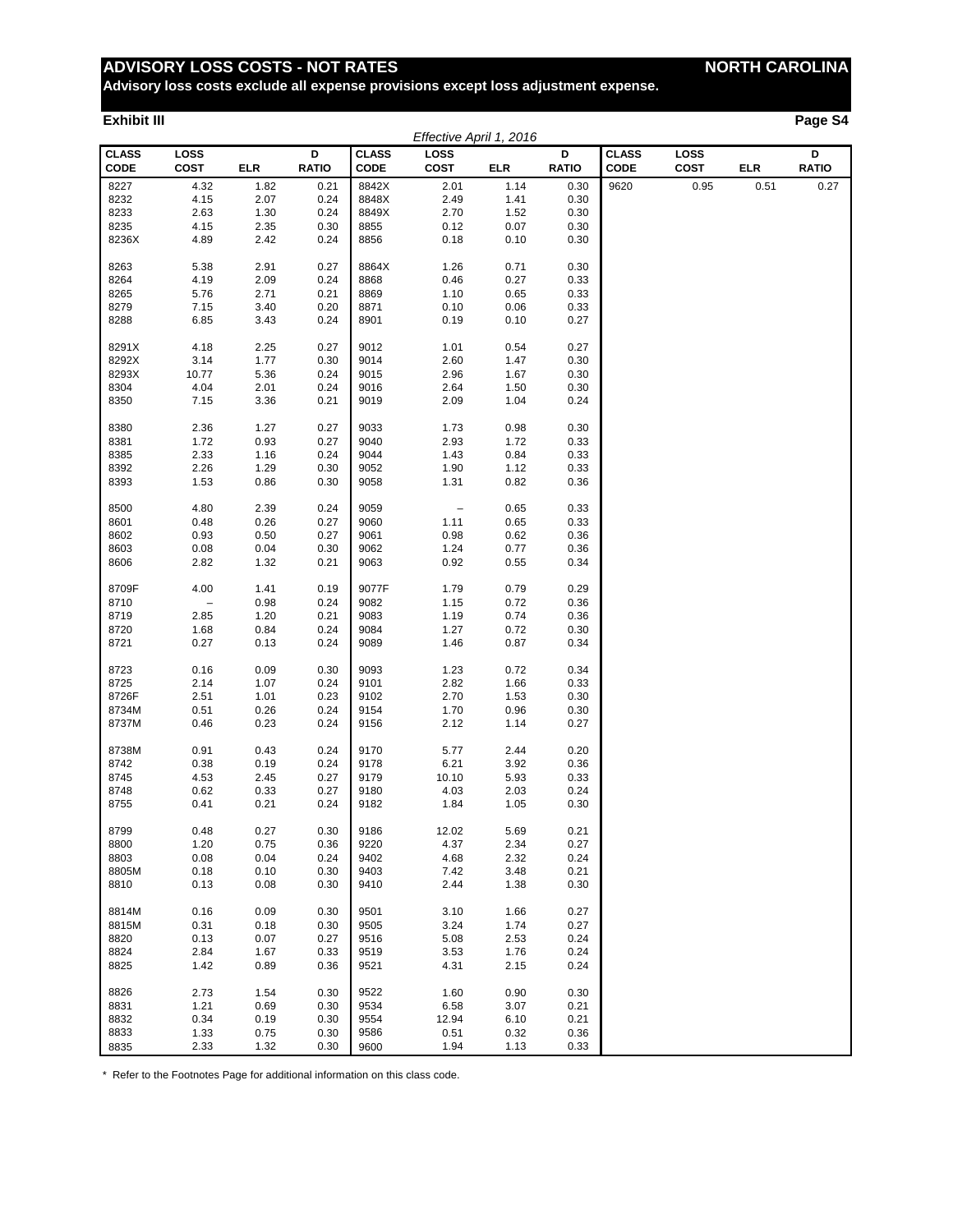*Effective April 1, 2016*

#### **FOOTNOTES**

D Advisory loss cost for classification already includes the specific disease loading shown in the table below. See *Basic Manual* Rule 3-A-7.

|          | Disease |        |          | Disease |        | Disease  |         |        |  |
|----------|---------|--------|----------|---------|--------|----------|---------|--------|--|
| Code No. | Loading | Symbol | Code No. | Loading | Symbol | Code No. | Loading | Symbol |  |
| 0059D    | 0.34    | S      | 1624D    | 0.02    | S      | 3082D    | 0.05    | S      |  |
| 0065D    | 0.08    |        | 1741D    | 0.34    |        | 3085D    | 0.07    | S      |  |
| 0066D    | 0.08    |        | 1803D    | 0.64    |        | 4024D    | 0.02    | S      |  |
| 0067D    | 0.08    |        | 1852D    | 0.06    | Asb    | 6251D    | 0.04    | S      |  |
| 1165XD   | 0.03    | S      | 3081D    | 0.07    |        | 6252D    | 0.03    | S      |  |

Asb=Asbestos, S=Silica

- F Advisory loss cost provides for coverage under the United States Longshore and Harbor Workers Compensation Act and its extensions. Loss cost contains a provision for USL&HW Assessment.
- M Risks are subject to Admiralty Law or Federal Employers Liability Act (FELA). However, the published loss cost is for risks that voluntarily purchase standard workers compensation and employers liability coverage. A provision for the USL&HW Assessment is included for those classifications under Program II USL Act.
- N This code is part of a ratable / non-ratable group shown below. The statistical non-ratable code and corresponding advisory loss cost are applied in addition to the basic classification when determining premium.

| Class | Non-Ratable  |
|-------|--------------|
| Code  | Element Code |
| 4771  | 0771         |
| 7405  | 7445         |
| 7431  | 7453         |

- P Classification is computed on a per capita basis.
- X Refer to special classification phraseology in these pages which is applicable in this state.

#### **\* Class Codes with Specific Footnotes**

- 2705 An upset payroll of \$4.00 per cord shall be used for premium computation purposes in all instances.
- 6702 Loss cost and rating values only appropriate for laying or relaying of tracks or maintenance of way no work on elevated railroads. Otherwise, assign appropriate construction or erection code loss cost and elr each x 1.215.
- 6703 Loss cost and rating values only appropriate for laying or relaying of tracks or maintenance of way no work on elevated railroads. Otherwise, assign appropriate construction or erection class loss cost x 2.396 and elr x 2.26.
- 6704 Loss cost and rating values only appropriate for laying or relaying of tracks or maintenance of way no work on elevated railroads. Otherwise, assign appropriate construction or erection class loss cost and elr each x 1.35.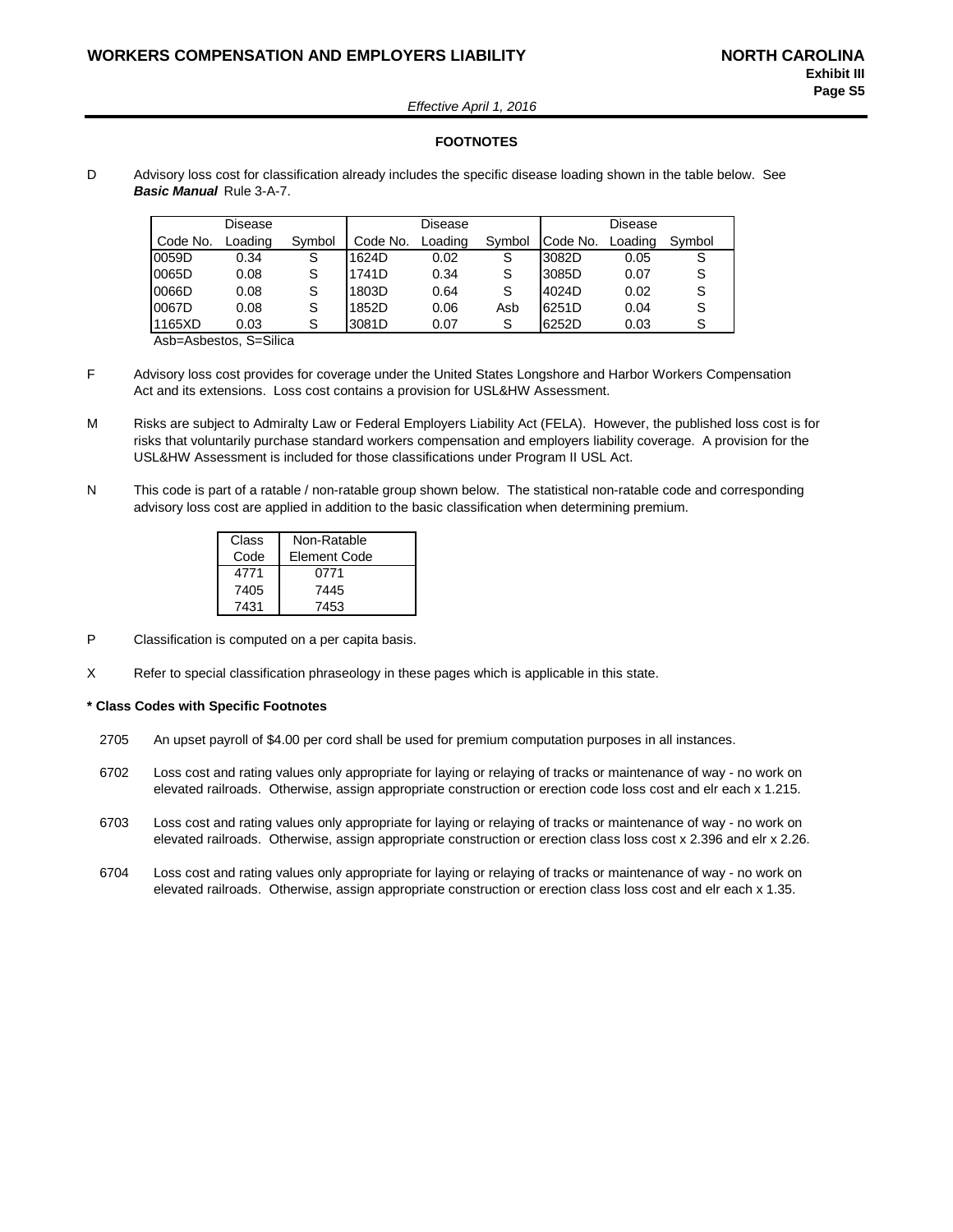#### *Effective April 1, 2016*

#### **ADVISORY MISCELLANEOUS VALUES**

**Advisory Loss Elimination Ratios** - The following percentages represent the portion of total loss eliminated per claim and are applicable by hazard group. They do not include a safety factor.

|                   | <b>Advisory Loss Elimination Ratios</b> |                     |       |      |      |      |      |  |  |  |  |  |  |
|-------------------|-----------------------------------------|---------------------|-------|------|------|------|------|--|--|--|--|--|--|
| <b>Deductible</b> |                                         | <b>HAZARD GROUP</b> |       |      |      |      |      |  |  |  |  |  |  |
| Amount            | A                                       | в                   | C     | D    | E.   | F    | G    |  |  |  |  |  |  |
| \$100             | 1.1%                                    | 0.8%                | 0.7%  | 0.5% | 0.3% | 0.2% | 0.2% |  |  |  |  |  |  |
| \$200             | 2.0%                                    | 1.5%                | 1.2%  | 0.9% | 0.6% | 0.4% | 0.4% |  |  |  |  |  |  |
| \$300             | 2.7%                                    | 2.1%                | 1.8%  | 1.3% | 0.9% | 0.6% | 0.5% |  |  |  |  |  |  |
| \$400             | 3.4%                                    | 2.7%                | 2.2%  | 1.6% | 1.1% | 0.8% | 0.7% |  |  |  |  |  |  |
| \$500             | 4.0%                                    | 3.1%                | 2.6%  | 1.9% | 1.4% | 0.9% | 0.8% |  |  |  |  |  |  |
| \$1,000           | 6.3%                                    | 4.9%                | 4.2%  | 3.1% | 2.3% | 1.6% | 1.4% |  |  |  |  |  |  |
| \$1,500           | 8.0%                                    | 6.3%                | 5.4%  | 4.1% | 3.1% | 2.2% | 1.9% |  |  |  |  |  |  |
| \$2,000           | 9.4%                                    | 7.4%                | 6.4%  | 4.9% | 3.7% | 2.7% | 2.3% |  |  |  |  |  |  |
| \$2,500           | 10.6%                                   | 8.3%                | 7.2%  | 5.6% | 4.3% | 3.2% | 2.7% |  |  |  |  |  |  |
| \$5,000           | 15.2%                                   | 12.0%l              | 10.7% | 8.5% | 6.8% | 5.3% | 4.5% |  |  |  |  |  |  |

**Basis of premium** applicable in accordance with *Basic Manual* footnote instructions for Code 7370 --"Taxicab Co.":

|                                                                                                                                                                                                                  | \$65,200<br>\$43,500 |
|------------------------------------------------------------------------------------------------------------------------------------------------------------------------------------------------------------------|----------------------|
|                                                                                                                                                                                                                  | \$0.01               |
| Maximum Weekly Payroll applicable in accordance with <b>Basic Manual</b> Rule 2-E-1 -- "Executive Officers"<br>and the Basic Manual footnote instructions for Code 9178 -- "Athletic Sports or Park: Non-Contact |                      |
|                                                                                                                                                                                                                  | \$1,700              |
| <b>Minimum Weekly Payroll</b> applicable in accordance with <b>Basic Manual</b> Rule 2-E-1 -- "Executive Officers"                                                                                               | \$850                |
| <b>Premium Determination for Partners and Sole Proprietors</b> in accordance with <b>Basic Manual</b>                                                                                                            | \$43,500             |
|                                                                                                                                                                                                                  | \$0.01               |
| United States Longshore and Harbor Workers' Compensation Coverage Percentage applicable                                                                                                                          | 92%                  |
| (Multiply a Non-F classification loss cost by a factor of 1.92 to adjust for differences in benefits and loss-based                                                                                              |                      |

expenses. This factor is the product of the adjustment for differences in benefits (1.82) and the adjustment for differences in loss-based expenses (1.053).)

#### **Experience Rating Eligibility**

A risk is eligible for experience rating when the payrolls or other exposures developed in the last year or last two years of the experience period produced a premium of at least \$10,000. If more than two years, an average annual premium of at least \$5,000 is required. These amounts are applicable for ratings effective date April 1, 2016 and subsequent. The *Experience Rating Plan Manual* should be referenced for the latest approved eligibility amounts by state.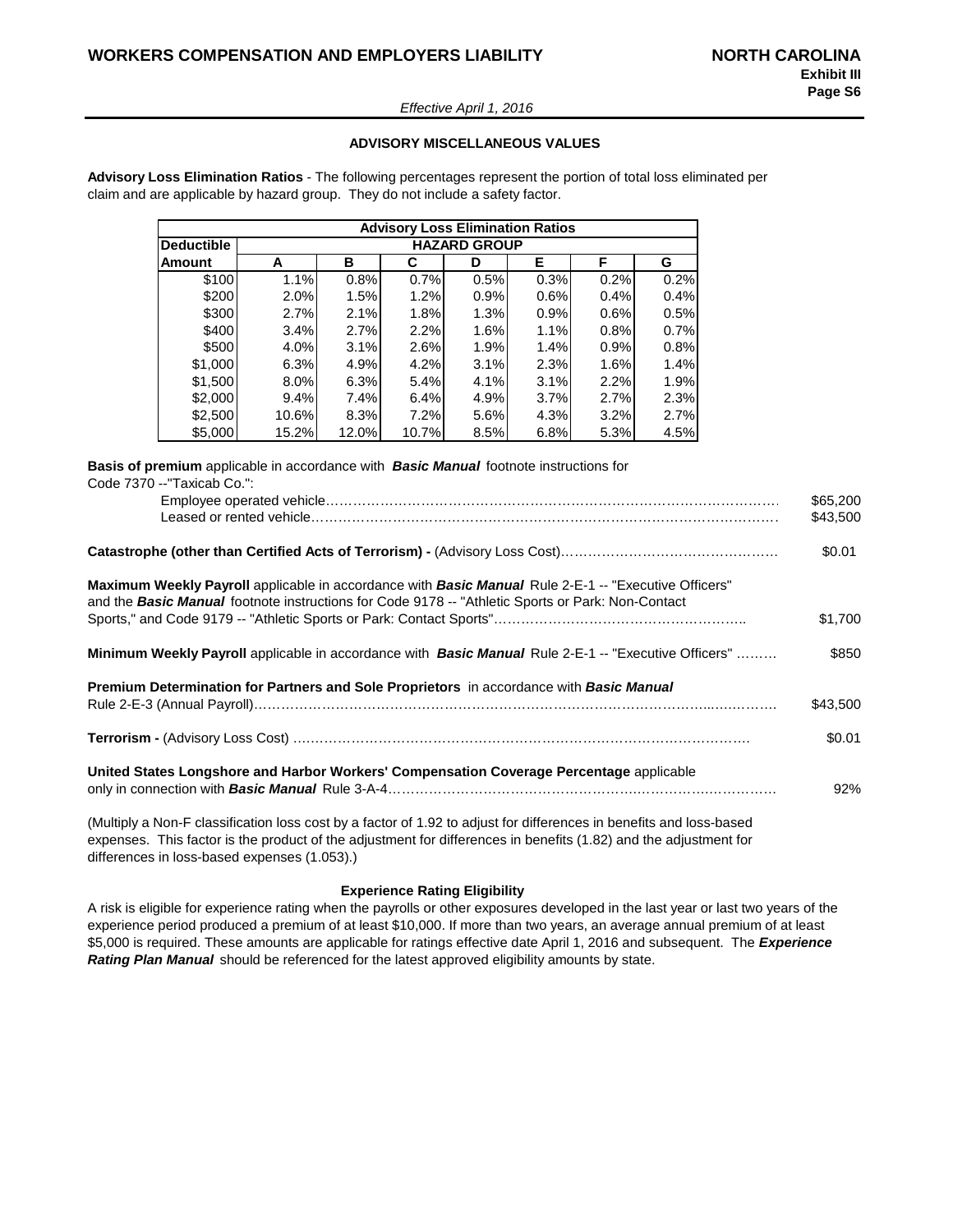#### **EXPERIENCE RATING PLAN MANUAL <b>NORTH CAROLINA**

**Exhibit III**

## *Effective April 1, 2016* **Page S7 TABLE OF WEIGHTING VALUES APPLICABLE TO ALL POLICIES**

|           |                          |           |               | Experience Rating Program - ERA        |                 |               |
|-----------|--------------------------|-----------|---------------|----------------------------------------|-----------------|---------------|
|           | <b>Expected</b>          |           | Weighting     |                                        | <b>Expected</b> | Weighting     |
|           | Losses                   |           | <b>Values</b> | Losses                                 |                 | <b>Values</b> |
|           |                          |           |               |                                        |                 |               |
| 0         | $\overline{\phantom{a}}$ | 2,523     | 0.04          | 1,422,973<br>$\overline{\phantom{a}}$  | 1,501,463       | 0.44          |
| 2,524     | $\overline{\phantom{a}}$ | 10,201    | 0.05          | 1,501,464<br>$\overline{\phantom{a}}$  | 1,584,498       | 0.45          |
| 10,202    | $\overline{\phantom{a}}$ | 18,042    | 0.06          | 1,584,499<br>$\overline{\phantom{a}}$  | 1,672,484       | 0.46          |
| 18,043    | $\overline{\phantom{a}}$ | 26,054    | 0.07          | 1,672,485<br>$\overline{\phantom{a}}$  | 1,765,880       | 0.47          |
| 26,055    | $\overline{\phantom{a}}$ | 34,240    | 0.08          | 1,765,881<br>$\overline{\phantom{a}}$  | 1,865,201       | 0.48          |
|           |                          |           |               |                                        |                 |               |
| 34,241    | $\overline{\phantom{a}}$ | 57,270    | 0.09          | 1,865,202<br>$\overline{\phantom{a}}$  | 1,971,029       | 0.49          |
| 57,271    | $\overline{a}$           | 85,248    | 0.10          | 1,971,030<br>$\overline{\phantom{a}}$  | 2,084,026       | 0.50          |
| 85,249    | $\overline{\phantom{a}}$ | 110,135   | 0.11          | 2,084,027<br>$\overline{\phantom{a}}$  | 2,204,949       | 0.51          |
| 110,136   | $\overline{\phantom{a}}$ | 134,366   | 0.12          | 2,204,950<br>$\overline{\phantom{a}}$  | 2,334,662       | 0.52          |
| 134,367   | $\overline{\phantom{a}}$ | 158,601   | 0.13          | 2,334,663<br>$\overline{\phantom{a}}$  | 2,474,160       | 0.53          |
|           |                          |           |               |                                        |                 |               |
| 158,602   | $\overline{\phantom{a}}$ | 183,134   | 0.14          | 2,474,161<br>--                        | 2,624,594       | 0.54          |
| 183,135   | $\overline{\phantom{a}}$ | 208,132   | 0.15          | 2,624,595<br>--                        | 2,787,304       | 0.55          |
| 208,133   | $\overline{\phantom{a}}$ | 233,707   | 0.16          | 2,787,305<br>н,                        | 2,963,858       | 0.56          |
| 233,708   | $\overline{\phantom{a}}$ | 259,945   | 0.17          | 2,963,859<br>$\overline{\phantom{a}}$  | 3,156,101       | 0.57          |
| 259,946   | $\overline{\phantom{a}}$ | 286,915   | 0.18          | 3,156,102<br>$\overline{\phantom{a}}$  | 3,366,223       | 0.58          |
|           |                          |           |               |                                        |                 |               |
| 286,916   | $\overline{\phantom{a}}$ | 314,683   | 0.19          | 3,366,224<br>$\overline{\phantom{a}}$  | 3,596,841       | 0.59          |
| 314,684   | $\overline{\phantom{a}}$ | 343,308   | 0.20          | 3,596,842<br>$\overline{\phantom{a}}$  | 3,851,108       | 0.60          |
| 343,309   | $\overline{\phantom{a}}$ | 372,849   | 0.21          | 3,851,109<br>$\overline{\phantom{a}}$  | 4,132,859       | 0.61          |
| 372,850   | $\overline{\phantom{a}}$ | 403,365   | 0.22          | 4,132,860<br>$\overline{a}$            | 4,446,806       | 0.62          |
| 403,366   | $\overline{\phantom{a}}$ | 434,917   | 0.23          | 4,446,807<br>--                        | 4,798,804       | 0.63          |
|           |                          |           |               |                                        |                 |               |
| 434,918   | $\overline{\phantom{a}}$ | 467,568   | 0.24          | 4,798,805<br>--                        | 5,196,216       | 0.64          |
| 467,569   | $\overline{\phantom{a}}$ | 501,384   | 0.25          | 5,196,217<br>$\overline{a}$            | 5,648,439       | 0.65          |
| 501,385   | $\overline{\phantom{a}}$ | 536,436   | 0.26          | 5,648,440<br>$\overline{\phantom{a}}$  | 6,167,655       | 0.66          |
| 536,437   | $\overline{\phantom{a}}$ | 572,798   | 0.27          | 6,167,656<br>$\overline{\phantom{a}}$  | 6,769,940       | 0.67          |
| 572,799   | $\overline{\phantom{a}}$ | 610,550   | 0.28          | 6,769,941<br>$\overline{\phantom{a}}$  | 7,476,966       | 0.68          |
|           |                          |           |               |                                        |                 |               |
| 610,551   | $\overline{\phantom{a}}$ | 649,778   | 0.29          | 7,476,967<br>--                        | 8,318,659       | 0.69          |
| 649,779   | $\overline{\phantom{a}}$ | 690,572   | 0.30          | 8,318,660<br>$\overline{a}$            | 9,337,545       | 0.70          |
| 690,573   | $\overline{\phantom{a}}$ | 733,032   | 0.31          | 9,337,546<br>$\overline{\phantom{a}}$  | 10,596,164      | 0.71          |
| 733,033   | $\overline{\phantom{a}}$ | 777,266   | 0.32          | 10,596,165<br>$\overline{\phantom{a}}$ | 12,190,409      | 0.72          |
| 777,267   | $\overline{\phantom{a}}$ | 823,388   | 0.33          | 12,190,410<br>$\overline{\phantom{a}}$ | 14,275,184      | 0.73          |
|           |                          |           |               |                                        |                 |               |
| 823,389   | $\overline{\phantom{a}}$ | 871,526   | 0.34          | 14,275,185<br>$\frac{1}{2}$            | 17,118,052      | 0.74          |
| 871,527   | $\overline{\phantom{a}}$ | 921,816   | 0.35          | 17,118,053<br>--                       | 21,224,408      | 0.75          |
| 921,817   | $\overline{\phantom{a}}$ | 974,408   | 0.36          | 21,224,409<br>$\overline{\phantom{a}}$ | 27,677,244      | 0.76          |
| 974,409   | $\overline{\phantom{a}}$ | 1,029,465 | 0.37          | 27,677,245<br>$\frac{1}{2}$            | 39,292,334      | 0.77          |
| 1,029,466 | $\overline{\phantom{a}}$ | 1,087,166 | 0.38          | 39,292,335<br>$\overline{\phantom{a}}$ | 66,394,187      | 0.78          |
|           |                          |           |               |                                        |                 |               |
| 1,087,167 | $\overline{\phantom{a}}$ | 1,147,708 | 0.39          | 66,394,188<br>$\overline{\phantom{a}}$ | 201,903,391     | 0.79          |
| 1,147,709 | $\overline{\phantom{a}}$ | 1,211,308 | 0.40          | 201,903,392                            | AND OVER        | 0.80          |
| 1,211,309 | $\overline{\phantom{a}}$ | 1,278,204 | 0.41          |                                        |                 |               |
| 1,278,205 | $\overline{\phantom{a}}$ | 1,348,661 | 0.42          |                                        |                 |               |
| 1,348,662 | $\overline{\phantom{a}}$ | 1,422,972 | 0.43          |                                        |                 |               |
|           |                          |           |               |                                        |                 |               |

|                                                                                         | 12.05     |
|-----------------------------------------------------------------------------------------|-----------|
|                                                                                         | \$301.500 |
|                                                                                         | \$603,000 |
|                                                                                         | \$469.500 |
|                                                                                         | \$939,000 |
|                                                                                         | \$55,000  |
|                                                                                         | \$16,000  |
|                                                                                         | 1.80      |
| (Multiply a Non-F classification ELR by the USL&HW Act - Expected Loss Factor of 1.80.) |           |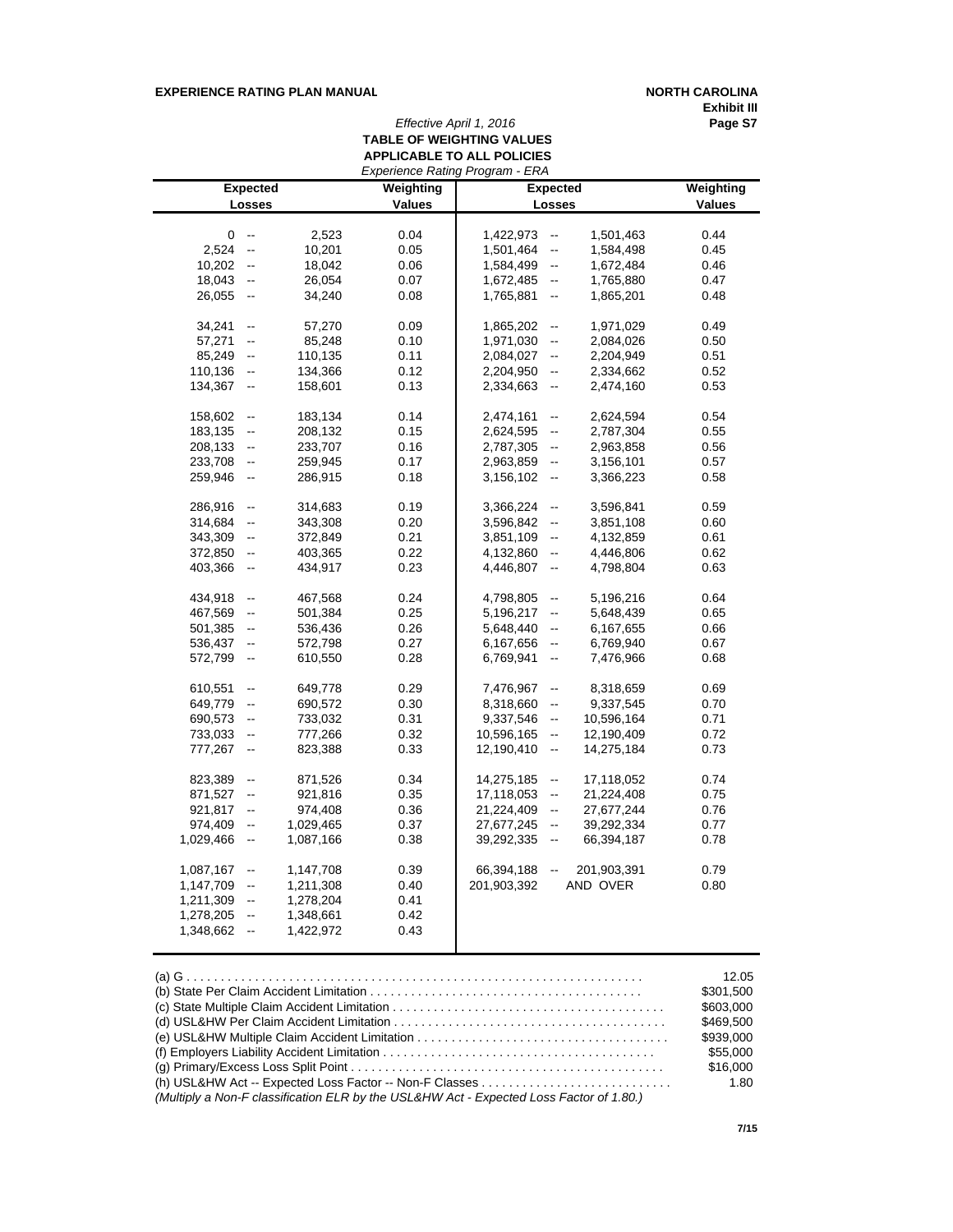#### **EXPERIENCE RATING PLAN MANUAL NORTH CAROLINA**

# **Exhibit III**

#### *Effective April 1, 2016* **TABLE OF BALLAST VALUES APPLICABLE TO ALL POLICIES**

| <b>Expected</b> |           | <b>Ballast</b> | <b>Expected</b>            | <b>Ballast</b> | <b>Expected</b>              | <b>Ballast</b> |
|-----------------|-----------|----------------|----------------------------|----------------|------------------------------|----------------|
| Losses          |           | <b>Values</b>  | Losses                     | <b>Values</b>  | Losses                       | <b>Values</b>  |
|                 |           |                |                            |                |                              |                |
| $0 -$           | 64,815    | 30,125         | $2,079,842 -$<br>2,140,057 | 241,000        | $4,187,981 -$<br>4,248,221   | 451,875        |
| $64,816 -$      | 111,552   | 36,150         | 2,200,275<br>$2,140,058 -$ | 247,025        | 4,248,222 --<br>4,308,463    | 457,900        |
| $111,553 -$     | 165,254   | 42,175         | $2,200,276 -$<br>2,260,494 | 253,050        | 4,368,705<br>4,308,464 --    | 463,925        |
| $165,255 -$     | 221,906   | 48,200         | $2,260,495 -$<br>2,320,715 | 259,075        | 4,368,706 --<br>4,428,947    | 469,950        |
| $221,907 -$     | 279,936   | 54,225         | $2,320,716 -$<br>2,380,938 | 265,100        | 4,428,948 --<br>4,489,189    | 475,975        |
| 279,937 --      | 338,695   | 60,250         | $2,380,939 -$<br>2,441,162 | 271,125        | 4,489,190 --<br>4,549,432    | 482,000        |
| 338,696 --      | 397,878   | 66,275         | 2,501,387<br>$2,441,163 -$ | 277,150        | 4,609,675<br>4,549,433 --    | 488,025        |
| 397,879 --      | 457,330   | 72,300         | $2,501,388 -$<br>2,561,613 | 283,175        | 4,609,676 --<br>4,669,918    | 494,050        |
| $457,331 -$     | 516,961   | 78,325         | $2,561,614 -$<br>2,621,841 | 289,200        | 4,669,919 --<br>4,730,161    | 500,075        |
| $516,962 -$     | 576,717   | 84,350         | $2,621,842 -$<br>2,682,069 | 295,225        | $4,730,162 -$<br>4,790,404   | 506,100        |
| $576,718 -$     | 636,564   | 90,375         | 2,682,070 --<br>2,742,298  | 301,250        | 4,790,405 --<br>4,850,647    | 512,125        |
| 636,565 --      | 696,479   | 96,400         | 2,742,299 --<br>2,802,528  | 307,275        | 4,850,648 --<br>4,910,891    | 518,150        |
| $696,480 -$     | 756,447   | 102,425        | 2,862,760<br>$2,802,529 -$ | 313,300        | 4,910,892 --<br>4,971,135    | 524,175        |
| 756,448 --      | 816,455   | 108,450        | $2,862,761 -$<br>2,922,991 | 319,325        | $4,971,136 -$<br>5,031,379   | 530,200        |
| $816,456 -$     | 876,496   | 114,475        | $2,922,992 -$<br>2,983,224 | 325,350        | $5,031,380 -$<br>5,091,623   | 536,225        |
| 876,497 --      | 936,563   | 120,500        | $2,983,225 -$<br>3,043,457 | 331,375        | $5,091,624 -$<br>5,151,867   | 542,250        |
| $936,564 -$     | 996,653   | 126,525        | $3,043,458 -$<br>3,103,691 | 337,400        | 5,212,111<br>$5,151,868 -$   | 548,275        |
| $996,654 -$     | 1,056,760 | 132,550        | $3,103,692 -$<br>3,163,925 | 343,425        | 5,272,356<br>$5,212,112 - -$ | 554,300        |
| $1,056,761 -$   | 1,116,883 | 138,575        | $3,163,926 -$<br>3,224,161 | 349,450        | 5,332,600<br>$5,272,357 -$   | 560,325        |
| $1,116,884 -$   | 1,177,018 | 144,600        | $3,224,162 -$<br>3,284,396 | 355,475        | $5,332,601 -$<br>5,392,845   | 566,350        |
| $1,177,019 -$   | 1,237,165 | 150,625        | $3,284,397 -$<br>3,344,632 | 361,500        | $5,392,846 -$<br>5,453,090   | 572,375        |
| $1,237,166 -$   | 1,297,321 | 156,650        | $3,344,633 -$<br>3,404,869 | 367,525        | $5,453,091 -$<br>5,513,335   | 578,400        |
| $1,297,322 -$   | 1,357,485 | 162,675        | $3,404,870 -$<br>3,465,106 | 373,550        | $5,513,336 -$<br>5,573,580   | 584,425        |
| $1,357,486 -$   | 1,417,656 | 168,700        | $3,465,107 -$<br>3,525,344 | 379,575        | 5,633,825<br>$5,573,581 -$   | 590,450        |
| $1,417,657 -$   | 1,477,834 | 174,725        | 3,585,582<br>$3,525,345 -$ | 385,600        | 5,694,070<br>$5,633,826$ --  | 596,475        |
| $1,477,835 -$   | 1,538,018 | 180,750        | $3,585,583 -$<br>3,645,820 | 391,625        | $5,694,071 -$<br>5,753,875   | 602,500        |
| $1,538,019 -$   | 1,598,206 | 186,775        | $3,645,821 -$<br>3,706,059 | 397,650        |                              |                |
| $1,598,207 -$   | 1,658,399 | 192,800        | $3,706,060 -$<br>3,766,298 | 403,675        |                              |                |
| $1,658,400 -$   | 1,718,596 | 198,825        | 3,826,537<br>$3,766,299 -$ | 409,700        |                              |                |
| $1,718,597 -$   | 1,778,796 | 204,850        | $3,826,538 -$<br>3,886,777 | 415,725        |                              |                |
| $1,778,797 -$   | 1,839,000 | 210,875        | $3,886,778 -$<br>3,947,017 | 421,750        |                              |                |
| $1,839,001 -$   | 1,899,207 | 216,900        | $3,947,018 -$<br>4,007,257 | 427,775        |                              |                |
| $1,899,208 -$   | 1,959,416 | 222,925        | $4,007,258 -$<br>4,067,498 | 433,800        |                              |                |
| $1,959,417 -$   | 2,019,627 | 228,950        | 4,067,499 --<br>4,127,739  | 439,825        |                              |                |
|                 | 2,079,841 | 234,975        | $4,127,740 -$<br>4,187,980 | 445,850        |                              |                |
| $2,019,628 -$   |           |                |                            |                |                              |                |

For Expected Losses greater than \$5,753,875, the Ballast Value can be calculated using the following formula (rounded to the nearest 1):

Ballast = (0.10)(Expected Losses) + 2500(Expected Losses)(12.05) / (Expected Losses + (700)(12.05))

 $G = 12.05$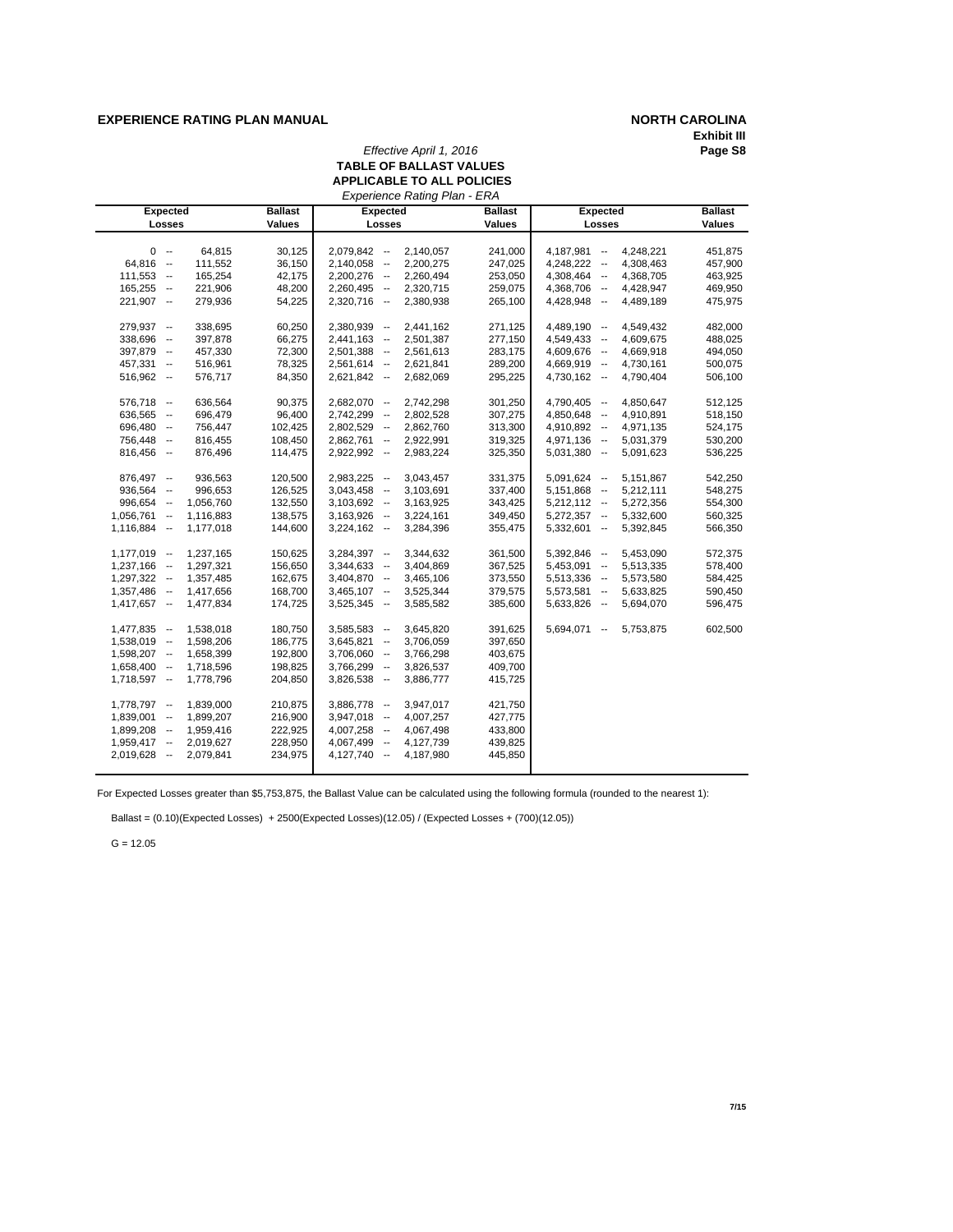- **1. Hazard Group Differentials A B C D E F G**  1.27 1.00 0.91 0.76 0.63 0.53 0.43
- **2. 2013 Table of Expected Loss Ranges**

Effective January 1, 2013

#### **3. Excess Loss Pure Premium Factors**

(Applicable to New and Renewal Policies)

| Per Accident |       |       |       | <b>Hazard Groups</b> |       |       |       |
|--------------|-------|-------|-------|----------------------|-------|-------|-------|
| Limitation   | A     | В     | C     | D                    | E     | F     | G     |
| \$10,000     | 0.670 | 0.705 | 0.719 | 0.743                | 0.762 | 0.780 | 0.791 |
| \$15,000     | 0.626 | 0.666 | 0.683 | 0.711                | 0.734 | 0.755 | 0.770 |
| \$20,000     | 0.589 | 0.634 | 0.652 | 0.683                | 0.709 | 0.732 | 0.751 |
| \$25,000     | 0.558 | 0.606 | 0.625 | 0.658                | 0.686 | 0.712 | 0.733 |
| \$30,000     | 0.530 | 0.580 | 0.601 | 0.635                | 0.666 | 0.693 | 0.717 |
| \$35,000     | 0.506 | 0.558 | 0.580 | 0.615                | 0.648 | 0.676 | 0.702 |
| \$40,000     | 0.485 | 0.537 | 0.560 | 0.597                | 0.631 | 0.660 | 0.688 |
| \$50,000     | 0.448 | 0.502 | 0.526 | 0.564                | 0.600 | 0.632 | 0.663 |
| \$75,000     | 0.379 | 0.435 | 0.460 | 0.500                | 0.540 | 0.574 | 0.612 |
| \$100,000    | 0.332 | 0.387 | 0.413 | 0.452                | 0.494 | 0.529 | 0.571 |
| \$125,000    | 0.297 | 0.350 | 0.377 | 0.415                | 0.458 | 0.493 | 0.538 |
| \$150,000    | 0.269 | 0.322 | 0.348 | 0.385                | 0.428 | 0.463 | 0.511 |
| \$175,000    | 0.247 | 0.298 | 0.324 | 0.361                | 0.404 | 0.437 | 0.487 |
| \$200,000    | 0.229 | 0.278 | 0.305 | 0.340                | 0.383 | 0.416 | 0.466 |
| \$225,000    | 0.213 | 0.262 | 0.288 | 0.322                | 0.364 | 0.397 | 0.448 |
| \$250,000    | 0.200 | 0.247 | 0.273 | 0.306                | 0.348 | 0.380 | 0.432 |
| \$275,000    | 0.188 | 0.234 | 0.260 | 0.292                | 0.334 | 0.365 | 0.418 |
| \$300,000    | 0.178 | 0.223 | 0.249 | 0.280                | 0.321 | 0.351 | 0.405 |
| \$325.000    | 0.169 | 0.213 | 0.238 | 0.269                | 0.310 | 0.339 | 0.393 |
| \$350,000    | 0.161 | 0.204 | 0.229 | 0.259                | 0.300 | 0.328 | 0.382 |
| \$375,000    | 0.154 | 0.196 | 0.221 | 0.249                | 0.290 | 0.318 | 0.372 |
| \$400,000    | 0.147 | 0.189 | 0.213 | 0.241                | 0.281 | 0.309 | 0.363 |
| \$425,000    | 0.141 | 0.182 | 0.206 | 0.233                | 0.273 | 0.300 | 0.354 |
| \$450,000    | 0.135 | 0.175 | 0.199 | 0.226                | 0.266 | 0.292 | 0.346 |
| \$475,000    | 0.130 | 0.170 | 0.193 | 0.220                | 0.259 | 0.285 | 0.339 |
| \$500,000    | 0.126 | 0.164 | 0.188 | 0.214                | 0.252 | 0.278 | 0.332 |
| \$600,000    | 0.110 | 0.146 | 0.169 | 0.193                | 0.230 | 0.254 | 0.308 |
| \$700,000    | 0.097 | 0.132 | 0.154 | 0.176                | 0.213 | 0.235 | 0.288 |
| \$800,000    | 0.088 | 0.120 | 0.141 | 0.163                | 0.198 | 0.219 | 0.272 |
| \$900,000    | 0.080 | 0.111 | 0.131 | 0.151                | 0.186 | 0.206 | 0.258 |
| \$1,000,000  | 0.073 | 0.102 | 0.122 | 0.142                | 0.175 | 0.195 | 0.246 |
| \$2,000,000  | 0.039 | 0.059 | 0.074 | 0.088                | 0.114 | 0.130 | 0.175 |
| \$3,000,000  | 0.026 | 0.041 | 0.053 | 0.064                | 0.086 | 0.098 | 0.138 |
| \$4,000,000  | 0.019 | 0.031 | 0.041 | 0.050                | 0.068 | 0.079 | 0.114 |
| \$5,000,000  | 0.014 | 0.025 | 0.033 | 0.040                | 0.056 | 0.066 | 0.097 |
| \$6,000,000  | 0.011 | 0.020 | 0.027 | 0.033                | 0.047 | 0.056 | 0.083 |
| \$7,000,000  | 0.009 | 0.017 | 0.023 | 0.028                | 0.041 | 0.048 | 0.073 |
| \$8,000,000  | 0.008 | 0.014 | 0.019 | 0.024                | 0.035 | 0.042 | 0.064 |
| \$9,000,000  | 0.007 | 0.012 | 0.017 | 0.021                | 0.031 | 0.037 | 0.057 |
| \$10,000,000 | 0.006 | 0.011 | 0.015 | 0.019                | 0.027 | 0.033 | 0.051 |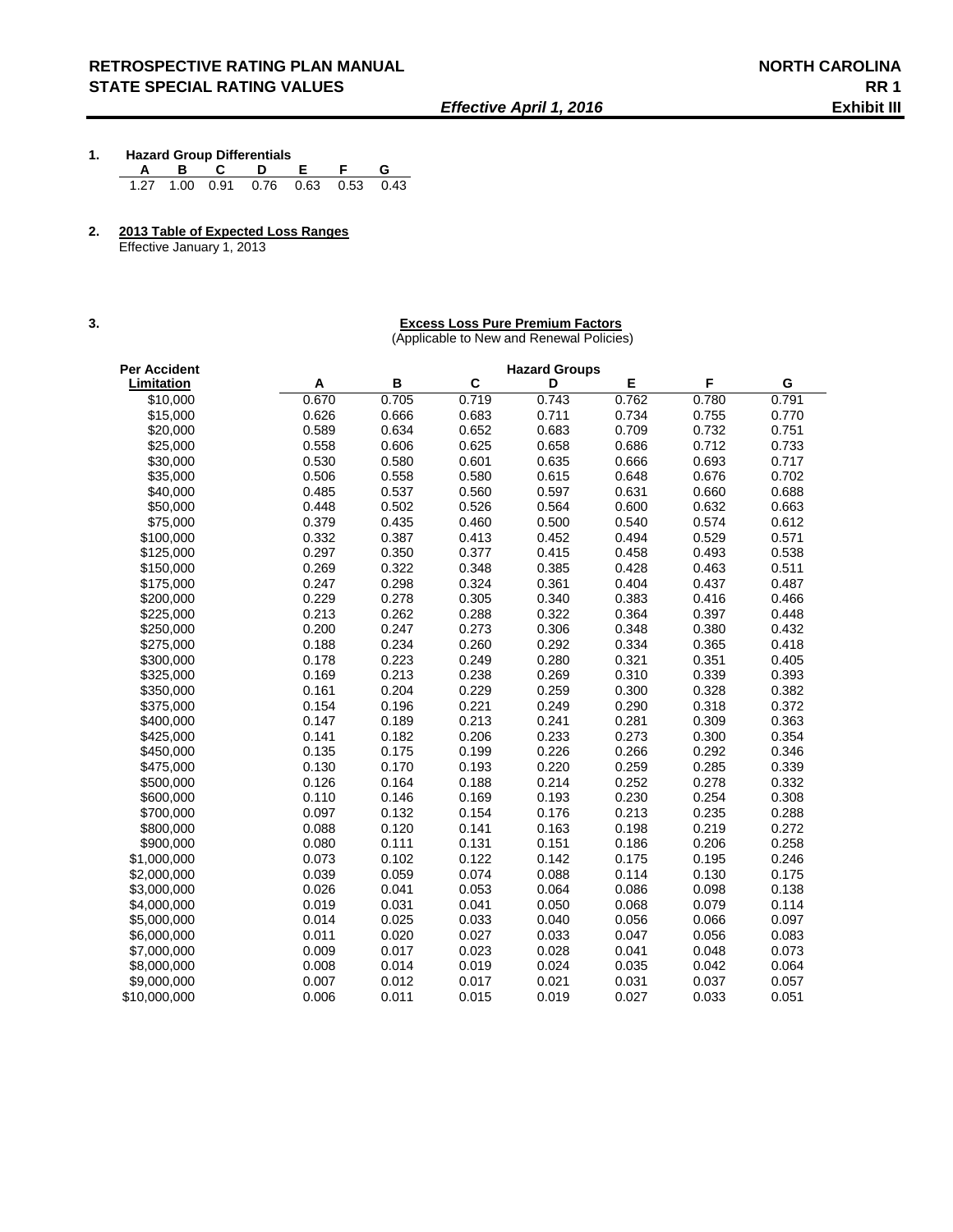## RETROSPECTIVE RATING PLAN MANUAL **NORTH CAROLINA STATE SPECIAL RATING VALUES RR 2**

## *Effective April 1, 2016* **Exhibit III**

#### **Excess Loss and Allocated Expense Pure Premium Factors**

(Applicable to New and Renewal Policies)

| <b>Per Accident</b> | <b>Hazard Groups</b> |       |       |       |       |       |       |
|---------------------|----------------------|-------|-------|-------|-------|-------|-------|
| Limitation          | A                    | B     | C     | D     | Е     | F     | G     |
| \$10,000            | 0.746                | 0.783 | 0.798 | 0.823 | 0.843 | 0.861 | 0.873 |
| \$15,000            | 0.700                | 0.743 | 0.760 | 0.789 | 0.813 | 0.835 | 0.851 |
| \$20,000            | 0.661                | 0.708 | 0.728 | 0.760 | 0.787 | 0.812 | 0.831 |
| \$25,000            | 0.628                | 0.678 | 0.699 | 0.734 | 0.764 | 0.791 | 0.812 |
| \$30,000            | 0.599                | 0.652 | 0.673 | 0.710 | 0.742 | 0.771 | 0.795 |
| \$35,000            | 0.573                | 0.628 | 0.650 | 0.688 | 0.723 | 0.753 | 0.780 |
| \$40,000            | 0.549                | 0.606 | 0.629 | 0.669 | 0.704 | 0.736 | 0.765 |
| \$50,000            | 0.510                | 0.568 | 0.593 | 0.634 | 0.672 | 0.706 | 0.738 |
| \$75,000            | 0.436                | 0.496 | 0.522 | 0.565 | 0.607 | 0.644 | 0.683 |
| \$100.000           | 0.384                | 0.444 | 0.471 | 0.513 | 0.558 | 0.595 | 0.640 |
| \$125,000           | 0.346                | 0.404 | 0.432 | 0.473 | 0.519 | 0.557 | 0.604 |
| \$150,000           | 0.316                | 0.372 | 0.401 | 0.441 | 0.487 | 0.524 | 0.574 |
| \$175,000           | 0.291                | 0.347 | 0.375 | 0.414 | 0.460 | 0.497 | 0.549 |
| \$200,000           | 0.271                | 0.325 | 0.353 | 0.391 | 0.437 | 0.473 | 0.526 |
| \$225,000           | 0.254                | 0.306 | 0.334 | 0.371 | 0.417 | 0.453 | 0.507 |
| \$250,000           | 0.239                | 0.290 | 0.318 | 0.354 | 0.400 | 0.434 | 0.489 |
| \$275,000           | 0.226                | 0.276 | 0.304 | 0.339 | 0.384 | 0.418 | 0.473 |
| \$300,000           | 0.214                | 0.264 | 0.291 | 0.325 | 0.370 | 0.403 | 0.459 |
| \$325,000           | 0.204                | 0.252 | 0.279 | 0.313 | 0.357 | 0.390 | 0.446 |
| \$350,000           | 0.195                | 0.242 | 0.269 | 0.302 | 0.346 | 0.378 | 0.434 |
| \$375,000           | 0.186                | 0.233 | 0.260 | 0.292 | 0.335 | 0.367 | 0.423 |
| \$400,000           | 0.179                | 0.225 | 0.251 | 0.282 | 0.326 | 0.356 | 0.413 |
| \$425,000           | 0.172                | 0.217 | 0.243 | 0.274 | 0.317 | 0.347 | 0.404 |
| \$450,000           | 0.165                | 0.210 | 0.236 | 0.266 | 0.308 | 0.338 | 0.395 |
| \$475,000           | 0.159                | 0.203 | 0.229 | 0.258 | 0.301 | 0.330 | 0.387 |
| \$500,000           | 0.154                | 0.197 | 0.222 | 0.251 | 0.293 | 0.322 | 0.379 |
| \$600,000           | 0.135                | 0.176 | 0.200 | 0.228 | 0.269 | 0.295 | 0.352 |
| \$700,000           | 0.121                | 0.159 | 0.183 | 0.209 | 0.249 | 0.274 | 0.331 |
| \$800,000           | 0.109                | 0.146 | 0.169 | 0.193 | 0.232 | 0.256 | 0.312 |
| \$900,000           | 0.100                | 0.135 | 0.157 | 0.180 | 0.218 | 0.241 | 0.297 |
| \$1,000,000         | 0.091                | 0.125 | 0.147 | 0.169 | 0.206 | 0.228 | 0.283 |
| \$2,000,000         | 0.050                | 0.073 | 0.089 | 0.106 | 0.135 | 0.153 | 0.202 |
| \$3,000,000         | 0.033                | 0.051 | 0.064 | 0.077 | 0.101 | 0.116 | 0.159 |
| \$4,000,000         | 0.024                | 0.039 | 0.049 | 0.060 | 0.081 | 0.094 | 0.132 |
| \$5,000,000         | 0.019                | 0.031 | 0.040 | 0.048 | 0.066 | 0.078 | 0.112 |
| \$6,000,000         | 0.015                | 0.025 | 0.033 | 0.040 | 0.056 | 0.066 | 0.097 |
| \$7,000,000         | 0.012                | 0.021 | 0.028 | 0.034 | 0.048 | 0.057 | 0.085 |
| \$8,000,000         | 0.010                | 0.018 | 0.024 | 0.029 | 0.042 | 0.050 | 0.075 |
| \$9,000,000         | 0.009                | 0.015 | 0.020 | 0.026 | 0.037 | 0.044 | 0.067 |
| \$10,000,000        | 0.007                | 0.013 | 0.018 | 0.022 | 0.032 | 0.039 | 0.060 |

**4.**

#### **Retrospective Pure Premium Development Factors**

| <b>With Loss Limit</b> |             |             |      | <b>Without Loss Limit</b> |             |                  |
|------------------------|-------------|-------------|------|---------------------------|-------------|------------------|
| 1st                    | 2nd         | 3rd         | 1st  | 2na                       | 3rd         | 4th & Subsequent |
| <u>Adj.</u>            | <u>Adı.</u> | <u>Adj.</u> | Adi. | Adj.                      | <u>Adj.</u> | Adiustment       |
| 0.08                   | 0.05        | ን.04        | 0.34 | 0.21                      | 0.16        | 0.00             |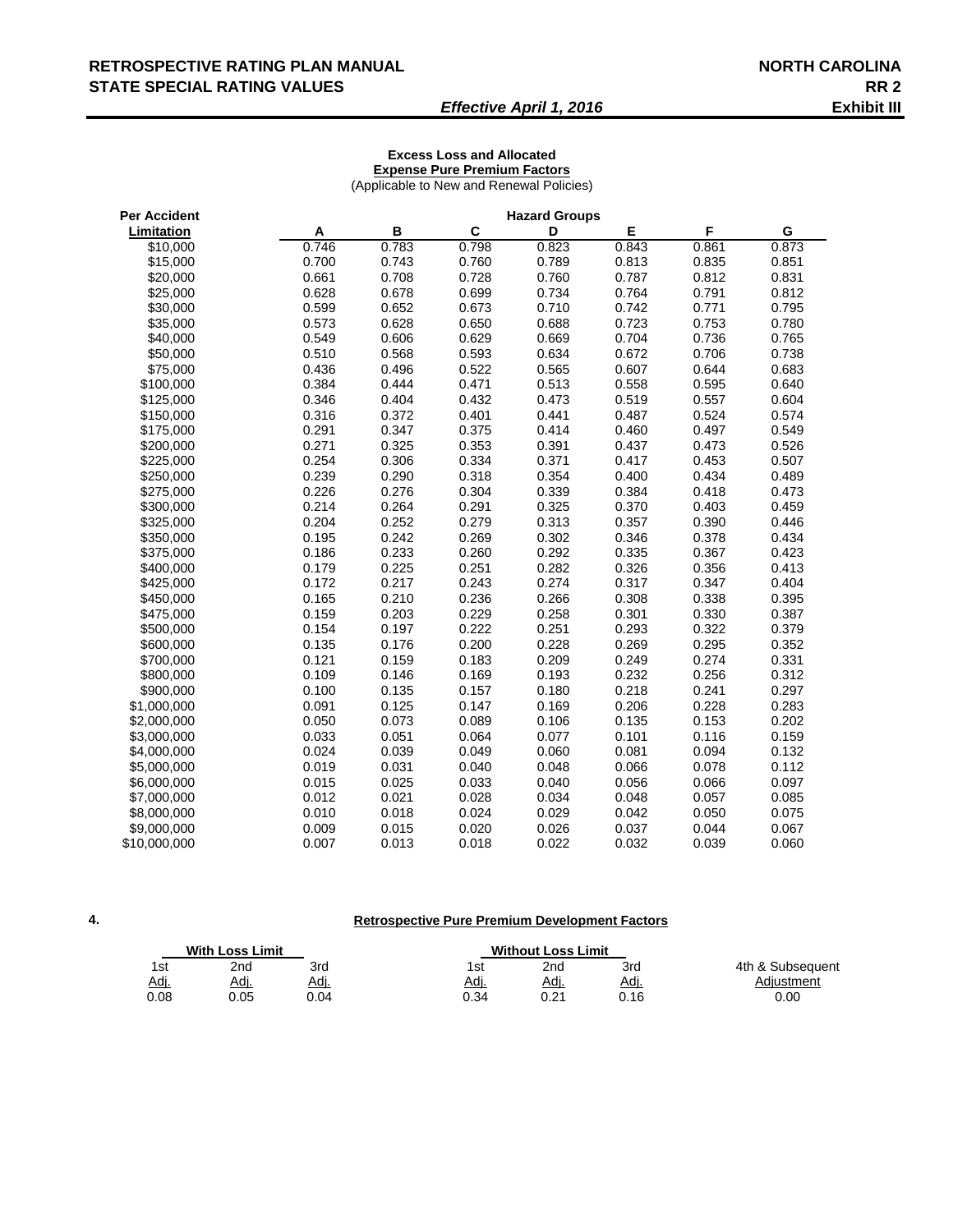#### **EXHIBIT 3-A RETROSPECTIVE RATING PLAN MANUAL—2009 EDITION RULE 1—GENERAL EXPLANATION B. DEFINITIONS 1. General Definitions** (Applies in: AL, AZ, CO, CT, DC, GA, HI, IA, ID, IL, IN, KS, KY, LA, MD, ME, MN, MO, MS, MT, NC, NH, NM, NV, OK, RI, SC, SD, TN, UT, VT, WI, WV)

#### **d. Large Risk Alternative Rating Option (LRARO)**

The Large Risk Alternative Rating Option is a flexible retrospective rating plan that is mutually agreed to by the insured and carrier. It is an available option for insureds with an estimated annual standard premium of at least \$500,000 individually or in any combination with any commercial casualty insurance  $\frac{1}{2}$  line and/or workers compensation and employers liability insurance.

Refer to Rule 2-E of this manual for state-specific premium eligibility thresholds.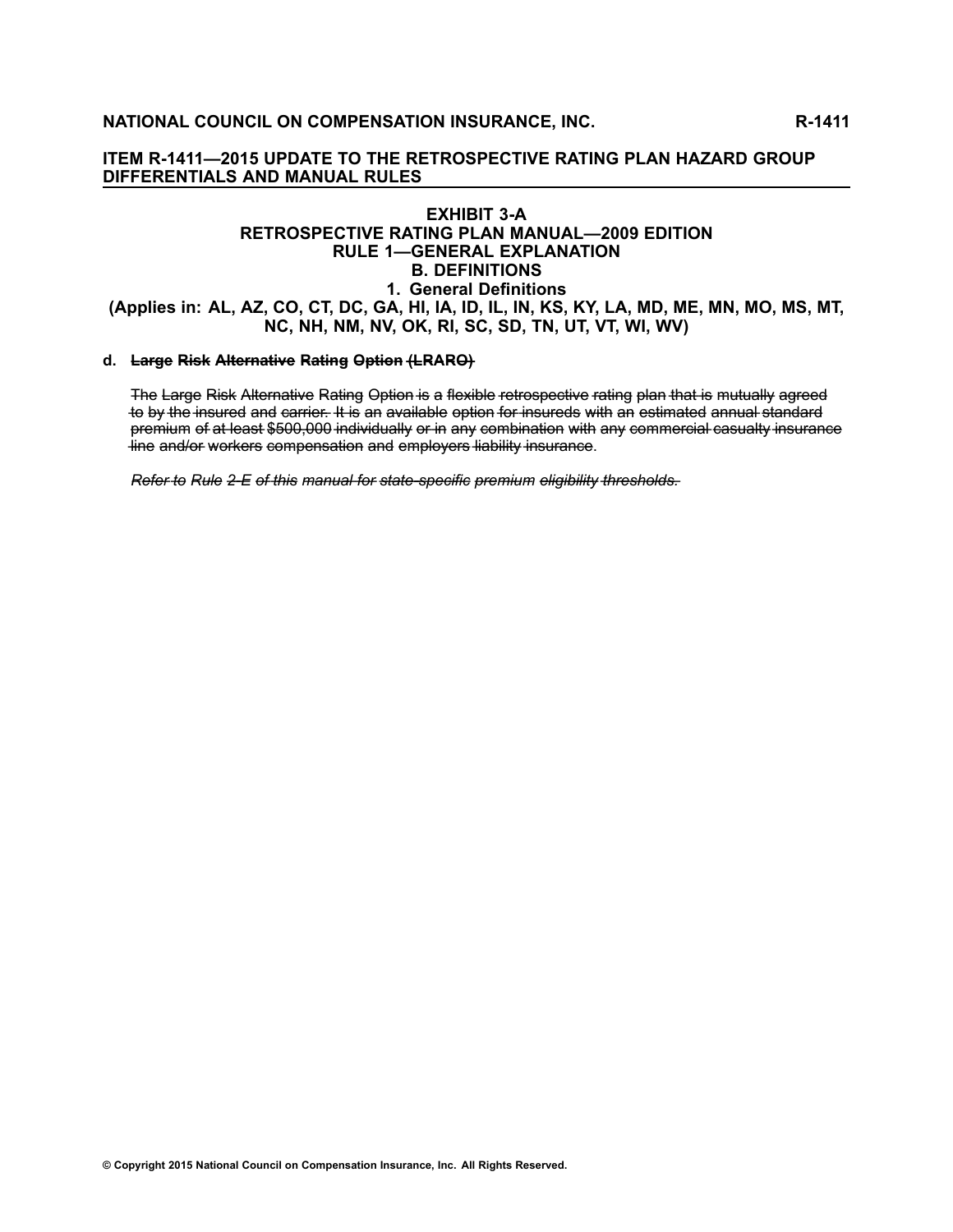## **NATIONAL COUNCIL ON COMPENSATION INSURANCE, INC. R-1411**

## **ITEM R-1411—2015 UPDATE TO THE RETROSPECTIVE RATING PLAN HAZARD GROUP DIFFERENTIALS AND MANUAL RULES**

#### **EXHIBIT 3-B RETROSPECTIVE RATING PLAN MANUAL—2009 EDITION RULE 1—GENERAL EXPLANATION B. DEFINITIONS 1. General Definitions** (Applies in: AL, AZ, CO, CT, DC, GA, HI, IA, ID, IL, IN, KS, KY, LA, MA, MD, ME, MN, MO, MS, MT, NC, NH, NM, NV, OK, OR, RI, SC, SD, TN, TX, UT, VA, VT, WI, WV)

#### **d. Large Risk Alternative Rating Option (LRARO)**

The Large Risk Alternative Rating Option is a flexible retrospective rating plan that is mutually agreed to by the employer and carrier. It is an available option for policies that meet or exceed <sup>a</sup> specific premium eligibility threshold.

*Refer to Rule 2-E for the state-specific premium eligibility thresholds.*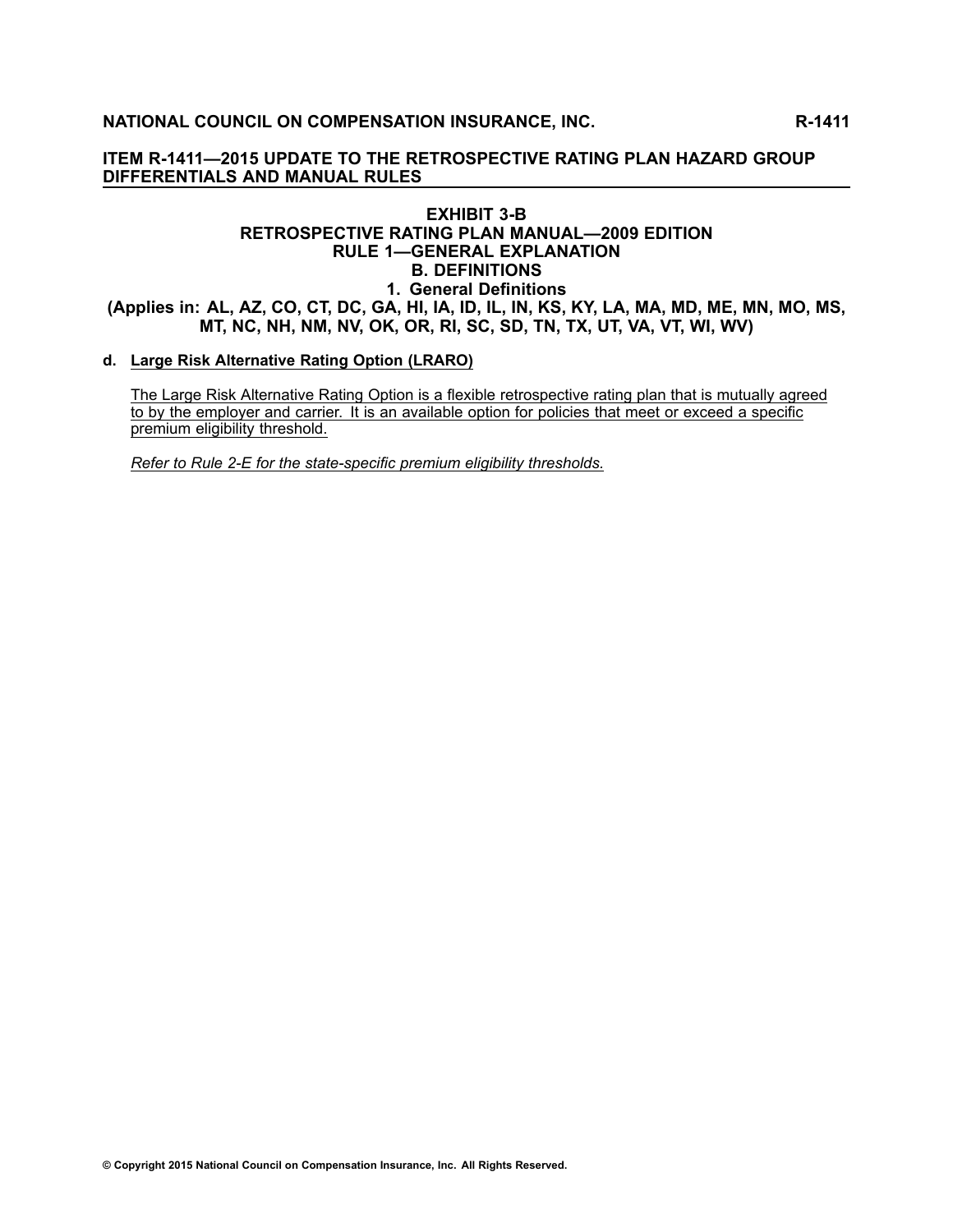## **EXHIBIT 4-A RETROSPECTIVE RATING PLAN MANUAL—2009 EDITION RULE 1—GENERAL EXPLANATION B. DEFINITIONS** (Applies in: AK, AL, AR, AZ, CO, CT, DC, GA, HI, IA, ID, IL, IN, KS, KY, LA, MA, MD, ME, MN, MO, MS, MT, NC, NE, NH, NM, NV, OK, OR, RI, SC, SD, TN, TX, UT, VA, VT, WI, WV)

## **2. Elements of the Retrospective Rating Plan Formula**

The following formula includes all of the elective elements available under a retrospective rating plan. See Rule 3 of this manual f For other variations of the retrospective rating formula, refer to Rule 3.

Retrospective Rating Premium = (Basic Premium + Excess Loss Premium + Retrospective Rating Development Premium + Converted Losses) x Tax Multiplier-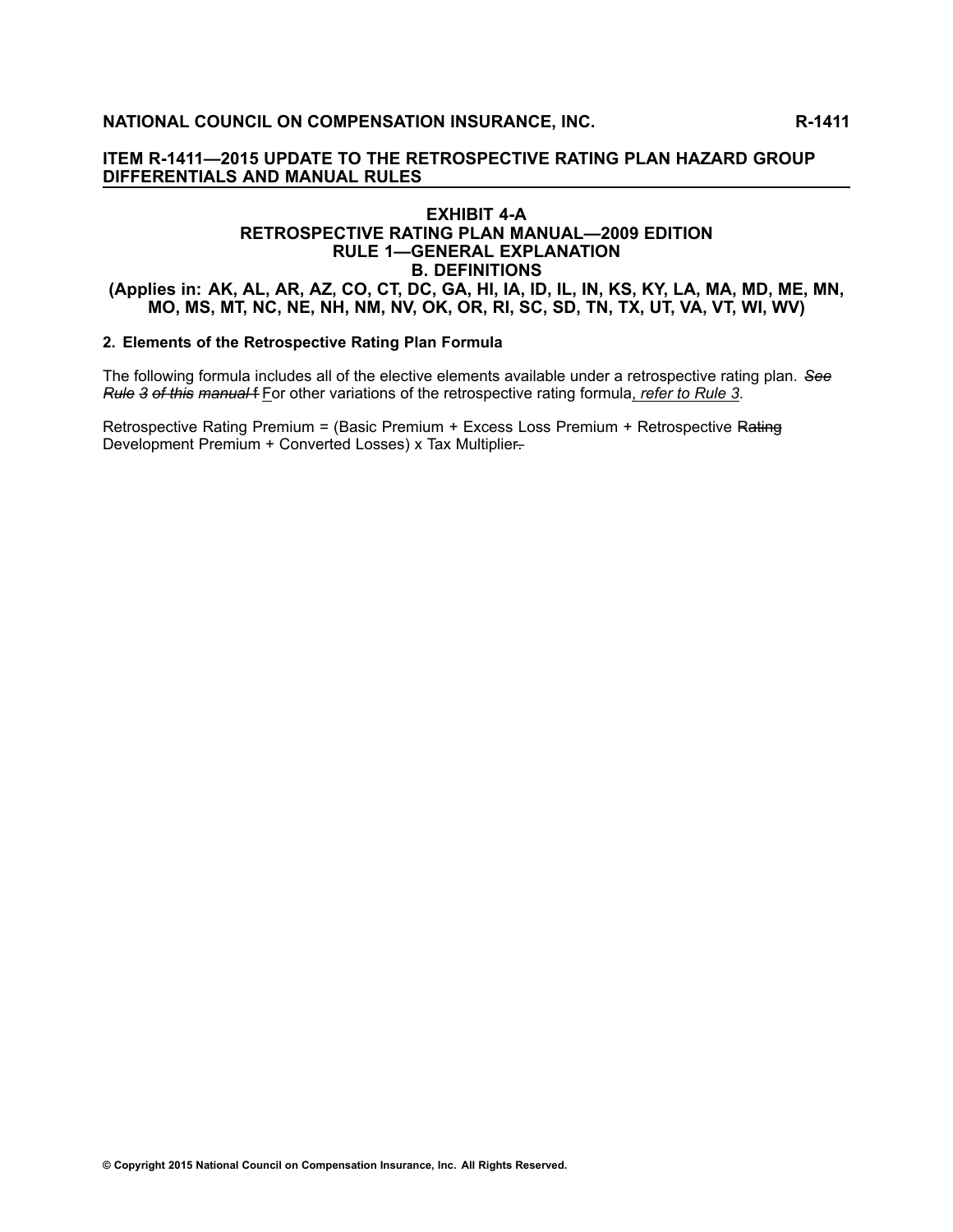## **EXHIBIT 4-B RETROSPECTIVE RATING PLAN MANUAL—2009 EDITION RULE 1—GENERAL EXPLANATION B. DEFINITIONS 2. Elements of the Retrospective Rating Plan Formula** (Applies in: AK, AL, AR, AZ, CO, CT, DC, GA, HI, IA, ID, IL, IN, KS, KY, LA, MD, ME, MN, MO, MS, MT, NC, NE, NH, NM, NV, OK, OR, RI, SC, SD, TN, TX, UT, VA, VT, WI, WV)

#### **e. Excess Loss Premium (ELP)**

Excess loss premium (ELP) is a charge for election of a loss limitation. The excess-loss premium factor It is applied after the basic premium in the retrospective rating plan formula. The ELP calculation is:

<del>(Excess Loss Premium</del> ELP = Excess Loss Factor x Standard Premium x Loss Conversion Factor)

## 1. **Excess Loss Factors**

Excess loss factors are used in the calculation of excess loss premium. Excess loss factors are also known as excess loss premium factors.

#### 2. **Excess Loss Factor Determination**

a. In rate states, where NCCI files full rates. NGCI files the excess loss factors. NCCI also files excess loss and allocated expense factors which include <sup>a</sup> provision for allocated loss adjustment expenses.

Refer to the State Retrospective Rating Value pages for the Excess Loss Pure Premium Factors. Refer to the latest approved state loss cost filing for the LAE% and Loss Assessment%.

In loss cost states, NCCI files excess loss pure premium factors. Where applicable, NCCI also files excess loss and allocated expense pure premium factors which include <sup>a</sup> provision for allocated loss adjustment expenses. The excess loss pure premium factors and excess loss and allocated expense pure premium factors must be converted to excess loss factors or excess loss and allocated expense factors using the carrier's expense provisions applicable in each state.

Refer to the State Special Rating Values pages for the excess loss factors or excess loss pure *premium factors.*

b. The conversion formula for converting an excess loss pure premium factor to an excess loss factor is:

Excess Loss Premium Factor = [(Excess Loss Pure Premium Factor x Expected Loss Ratio) <sup>x</sup> (1 <sup>+</sup> Loss Adjustment Expense % <sup>+</sup> Loss Assessment %)]

The formula for converting an excess loss and allocated expense pure premium factor to an excess loss and allocated expense factor is:

Excess Loss and Allocated Expense Factor <sup>=</sup> (Excess Loss and Allocated Expense Pure Premium Factor <sup>x</sup> Expected Loss Ratio) <sup>x</sup> (1 <sup>+</sup> Loss Adjustment Expense % <sup>+</sup> Loss Assessment %)

The Excess Loss Pure Premium Factor, LAE %, and Loss Assessment % are NGCI provided values.

The carrier determines the Expected Loss Ratio (ELR). ELR is <sup>a</sup> ratio of pure losses (no LAE) to premium.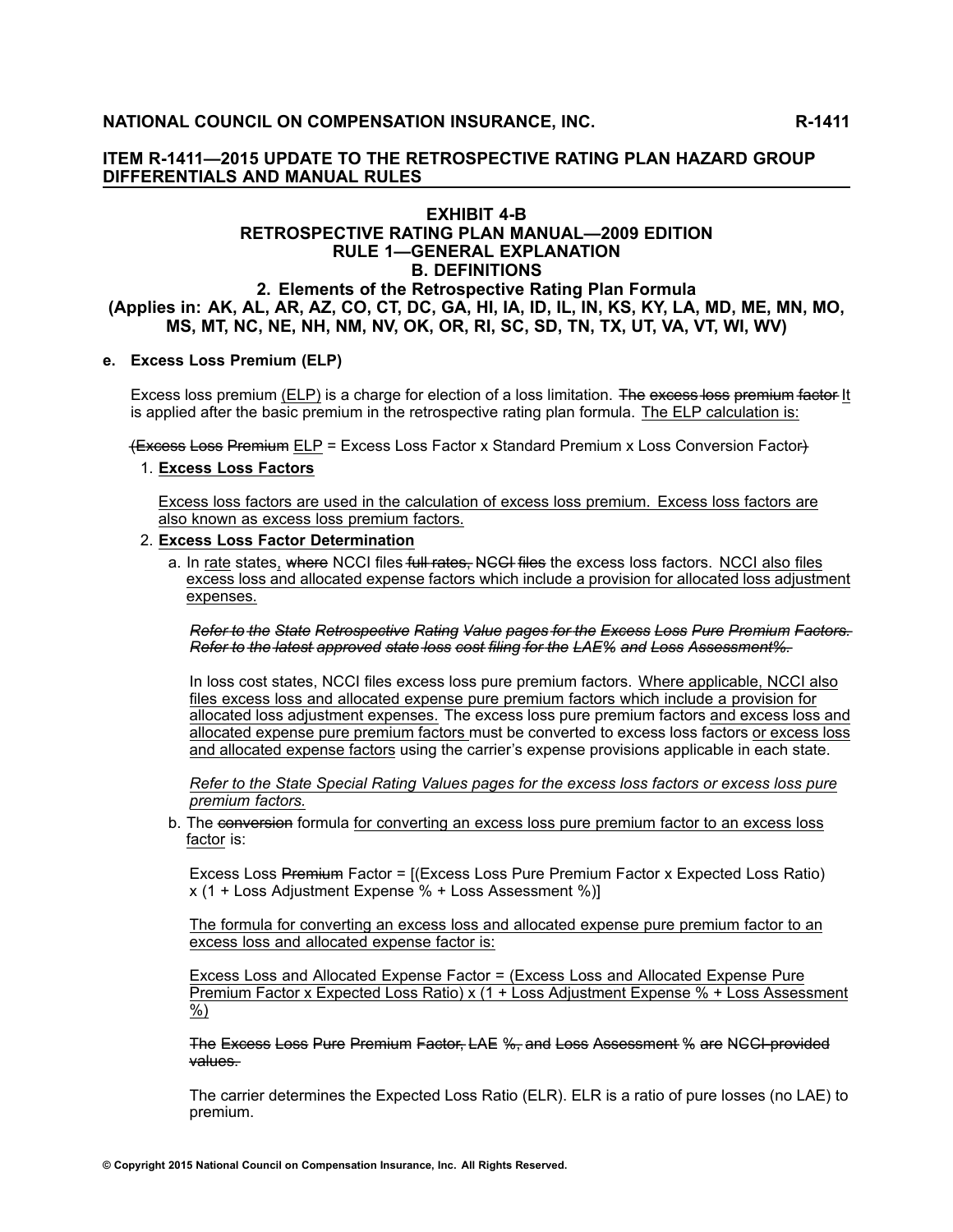## **EXHIBIT 4-B (CONT'D) RETROSPECTIVE RATING PLAN MANUAL—2009 EDITION RULE 1—GENERAL EXPLANATION B. DEFINITIONS 2. Elements of the Retrospective Rating Plan Formula** (Applies in: AK, AL, AR, AZ, CO, CT, DC, GA, HI, IA, ID, IL, IN, KS, KY, LA, MD, ME, MN, MO, MS, MT, NC, NE, NH, NM, NV, OK, OR, RI, SC, SD, TN, TX, UT, VA, VT, WI, WV)

Refer to the latest approved state loss cost filing for the Loss Adjustment Expense (LAE) % *and Loss Assessment %.*

Refer to the State Special Rating Values pages for the Excess Loss Factors or Excess Loss *P–u–r–e– P–r–e–m– i–u–m– F–a–c–t–o–r–s–.–*

c. The Table of Classification by Hazard Group is used to determine the excess loss factor. This factor is determined based on the selected loss limitation and the hazard group assignment shown in the Table for the classification producing the largest amount of estimated workers compensation standard premium for each state included in the plan. *Refer to the Basic Manual for the Table of Classification by Hazard Group.*

For insureds employers having USL&HW coverage for non-F-classification codes, the applicable hazard group to use for the determination of an excess loss factor  $\leftarrow$ ELF $\right)$  is the state classification code hazard group<del>, located in</del> NGCI's **Basie Manual**, increased by two levels. When the state classification hazard group is already at the highest level hazard group, use that highest level *hazard group. Refer-to User's Guide for examples.* 

For the classification codes that include federal coverages (or F-classification codes), use the hazard group assigned to that code.

| <b>State Classification Hazard Group</b> | <b>USL&amp;HW Hazard Groups for</b><br>Non-F-Classification Codes Hazard Groups |
|------------------------------------------|---------------------------------------------------------------------------------|
|                                          |                                                                                 |
| R                                        |                                                                                 |
|                                          |                                                                                 |
|                                          |                                                                                 |
|                                          |                                                                                 |
|                                          |                                                                                 |
|                                          |                                                                                 |

*Refer to the User's Guide for more information about excess loss factors*.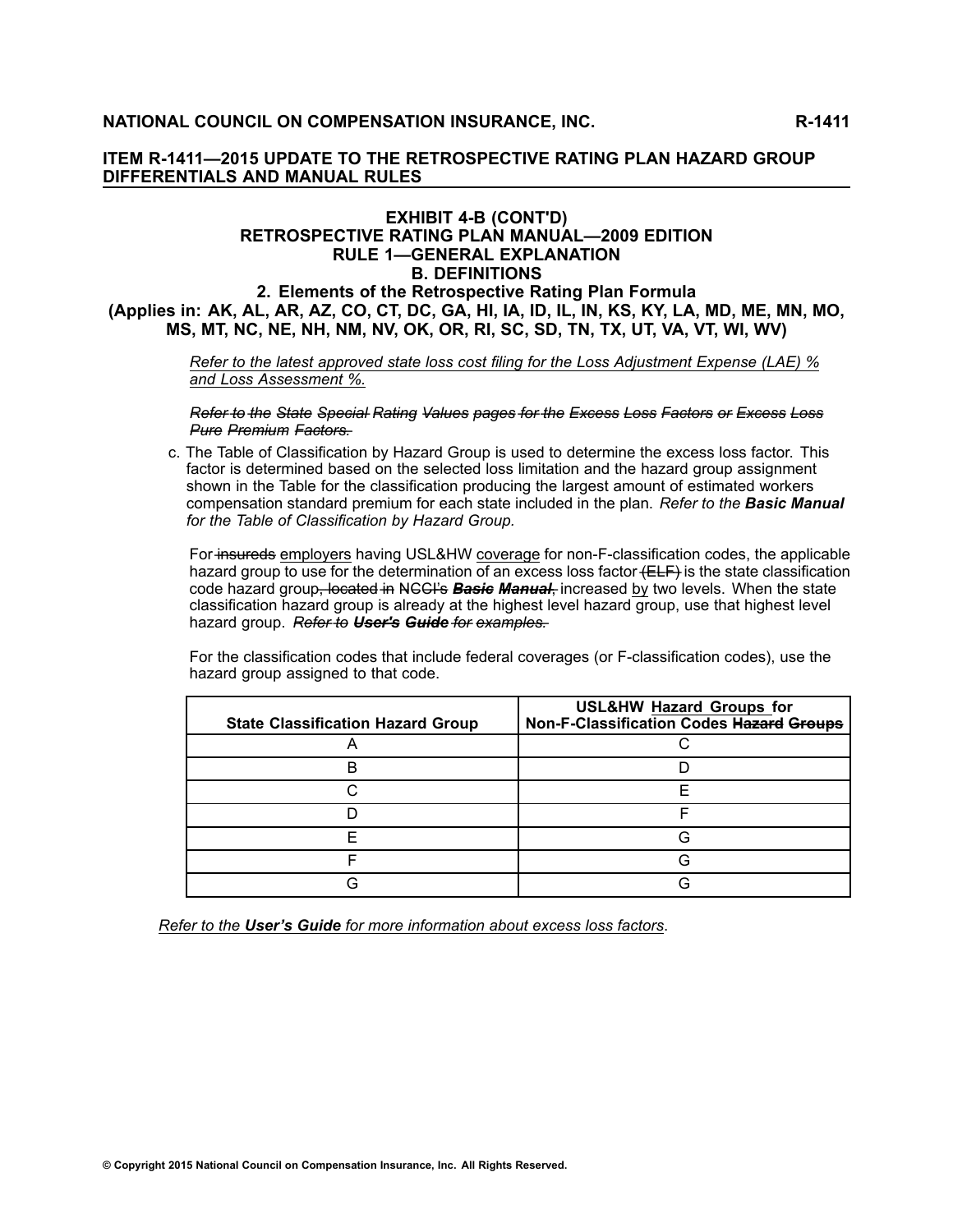## **EXHIBIT 4-C RETROSPECTIVE RATING PLAN MANUAL—2009 EDITION RULE 1—GENERAL EXPLANATION B. DEFINITIONS 2. Elements of the Retrospective Rating Plan Formula** (Applies in: AK, AL, AR, AZ, CO, CT, DC, GA, HI, IA, ID, IL, IN, KS, KY, MA, MD, ME, MS, MT, NC, NE, NH, NM, NV, OK, RI, SC, SD, TN, UT, VA, VT, WI, WV)

#### **f. Retrospective Development Premium (RDP)**

Retrospective development premium (RDP) is an elective element that varies by state. The RDP It stabilizes premium adjustments for an employer insured written under a retrospective rating plan by anticipating future increases changes in loss costs or rates losses. The RDP calculation is calculated using the following formula:

Retrospective Development Premium RDP = Standard Premium x Retrospective Development Premium Factor x Loss Conversion Factor-

#### 1. **Retrospective Development Factor**

The retrospective development premium factor anticipates a pattern of increasing valuation of losses after the policy is expired. The retrospective development premium factor is included in the first three calculations of the retrospective premium.

#### 2. **Retrospective Development Factor Determination**

a. NCCI files the retrospective development factors in In states where NCCI files full rates, NGCI files the retrospective development factors. Refer to the State Special Rating Values pages of this manual for the retrospective development premium factors.

In loss cost states, NCCI files retrospective development pure premium development factors. The retrospective development pure premium development factors must be converted to retrospective development premium factors using the carrier's expense provisions applicable in each state.

Refer to the State Special Rating Values pages of this manual for the retrospective development *factors or retrospective d–e–v–e–l–o–p–m– e–n–t– pure premium development factors.*

b. The conversion formula for converting a retrospective pure premium development factor to a retrospective development factor is:

Retrospective Development Premium Factor = Retrospective Pure Premium Development Factor x Expected Loss Ratio x (1 + Loss Adjustment Expense % + Loss Assessment %)

The Retrospective Pure Premium Development Factor, LAE %, and Loss Assessment % are NGCI provided values. Refer to the State Retrospective Rating Values pages for the Retrospective Pure Premium Development Factors. Refer to the latest approved loss cost filing for the LAE % and Loss Assessment %.

The carrier determines the Expected Loss Ratio (ELR). ELR is <sup>a</sup> ratio of pure losses (no LAE) to premium.

Refer to the latest approved state loss cost filing for the Loss Adjustment Expense (LAE) % *and Loss Assessment %.*

*R–e–f–e–r– t–o– U–s–e–r–'–s– G–u–i–d–e– f–o–r– e–x–a–m– p–l–e–s–.–*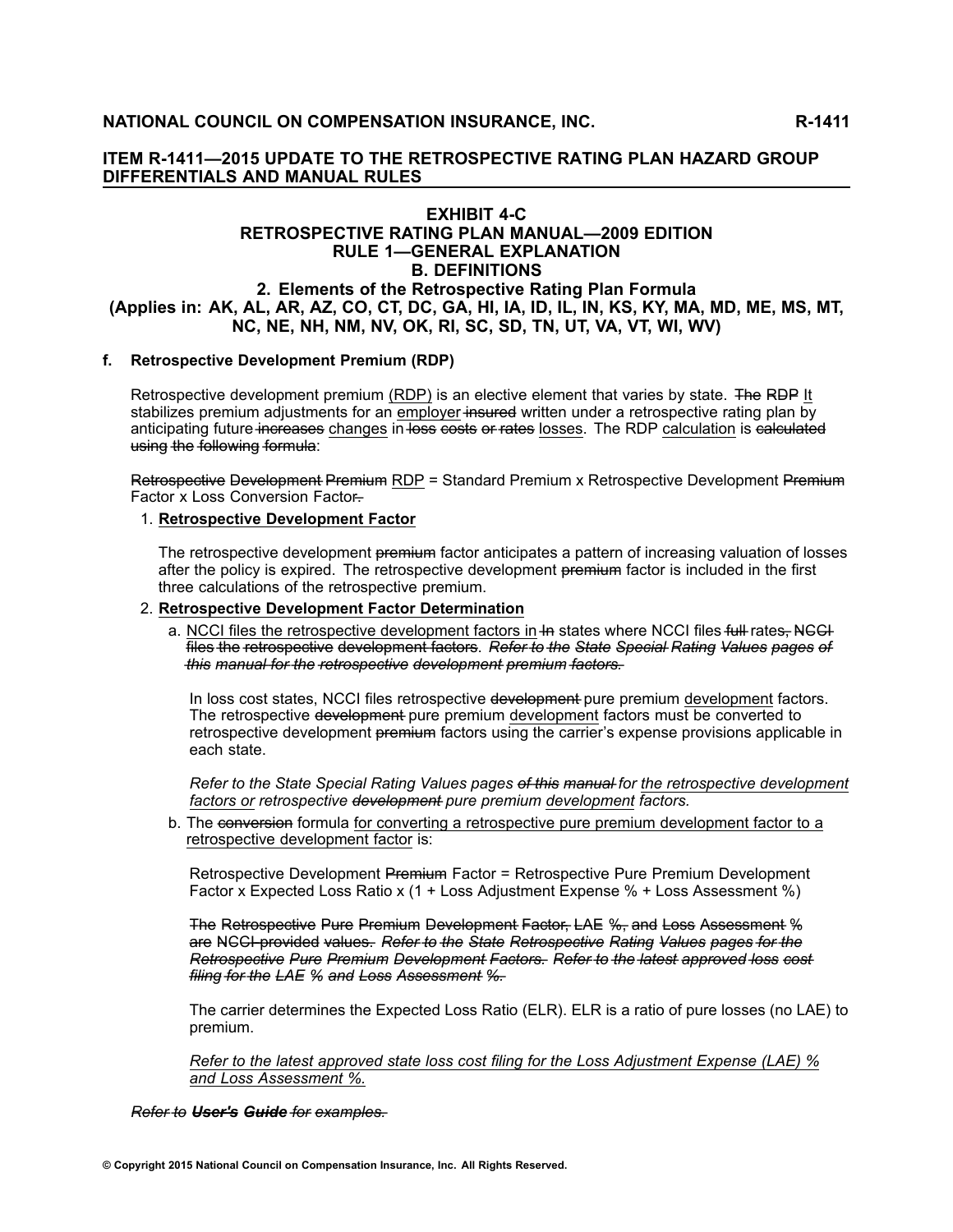# **EXHIBIT 5-A RETROSPECTIVE RATING PLAN MANUAL—2009 EDITION RULE 2—ELIGIBILITY FOR THE PLAN**

(Applies in: AL, CO, DC, GA, HI, IA, ID, IL, IN, KS, KY, LA, MD, ME, MS, MT, NC, NM, NV, RI, **SC, SD, UT, VT, WI, WV)**

#### **E. LARGE RISK ALTERNATIVE RATING OPTION (LRARO)**

The Large Risk Alternative Rating Option provides the carrier and insured the option of negotiating the retrospective rating factors used to calculate premium. An insured is eligible for the LRARO if the estimated standard premium individually or in any combination with any other commercial casualty lines of insurance exceeds an annual standard premium eligibility threshold of \$500,000 for the term of a retrospective rating plan.

The following table lists states with different annual standard premium eligibility thresholds for LRARO.

#### **LRARO Premium Eligibility Threshold by State**

| <b>State</b>   | <b>Annual Standard Premium Eligibility Threshold</b> |
|----------------|------------------------------------------------------|
| Arizona        | \$250.000                                            |
| Kansas         | \$1,000,000                                          |
| Minnesota      | \$250,000                                            |
| Nevada         | \$250,000                                            |
| New Hampshire  | \$250,000                                            |
| North Carolina | \$250,000                                            |
| Oregon         | See state rule exception                             |

A different premium eligibility level may be used if filed by an individual carrier, subject to regulatory approval.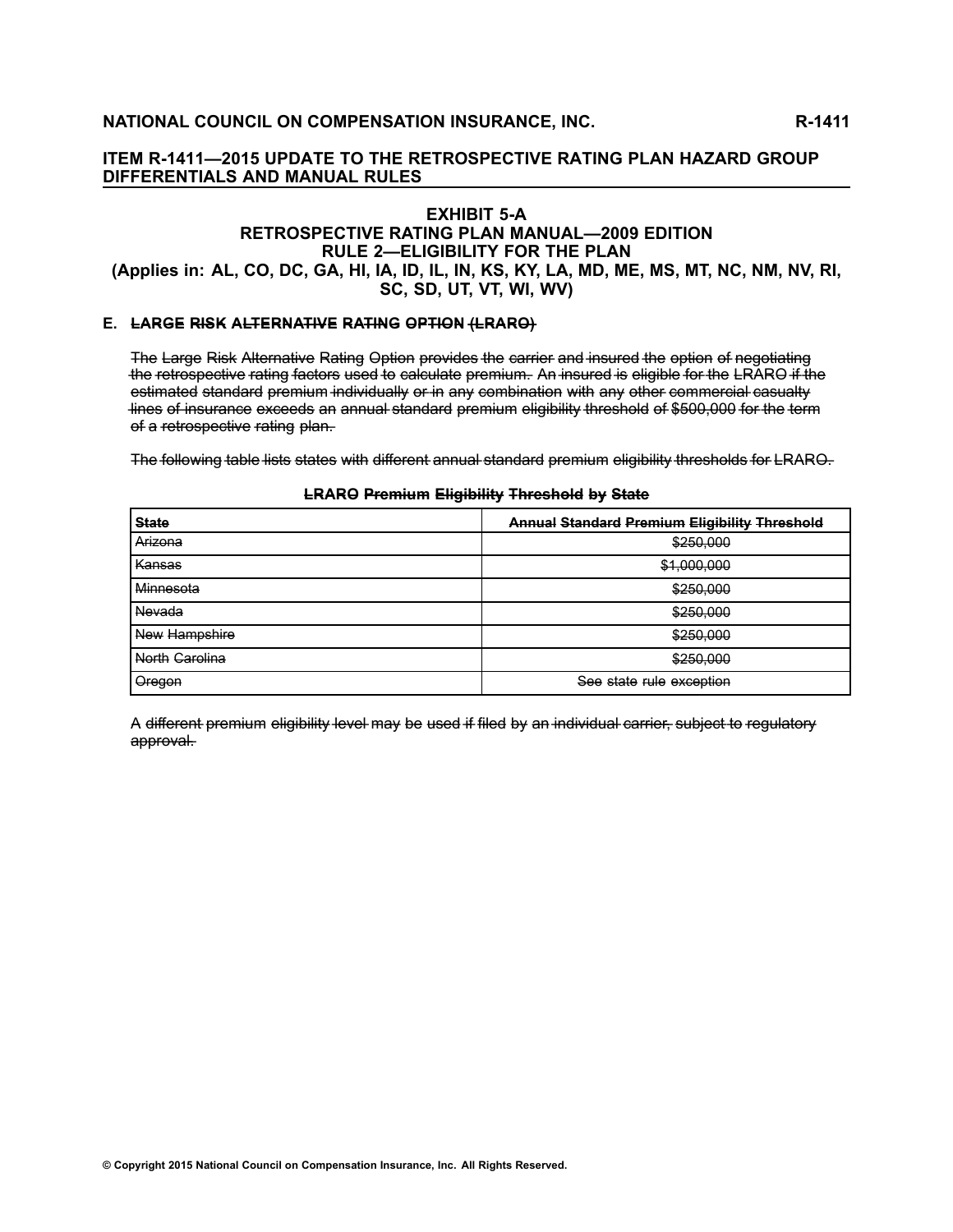## **EXHIBIT 5-B RETROSPECTIVE RATING PLAN MANUAL—2009 EDITION RULE 2—ELIGIBILITY FOR THE PLAN** (Applies in: AL, AZ, CO, CT, DC, FL, GA, HI, IA, ID, IL, IN, KS, KY, LA, MA, MD, ME, MN, MO, MS, MT, NC, NH, NM, NV, OK, OR, RI, SC, SD, TN, TX, UT, VA, VT, WI, WV)

#### **E. LARGE RISK ALTERNATIVE RATING OPTION (LRARO)**

The Large Risk Alternative Rating Option (LRARO) provides the carrier and employer the option of negotiating, and mutually agreeing on, the retrospective rating plan premium.

The following table lists the different LRARO premium eligibility thresholds and other requirements by state:

| <b>State</b>                                                                                          | <b>Premium Eligibility</b><br><b>Threshold</b>            | <b>Premium Eligibility</b><br><b>Threshold Basis</b>                                                                                                                                                                                     | <b>Other</b>                                                                                                                                                                                                                                                                                                                                                                                |
|-------------------------------------------------------------------------------------------------------|-----------------------------------------------------------|------------------------------------------------------------------------------------------------------------------------------------------------------------------------------------------------------------------------------------------|---------------------------------------------------------------------------------------------------------------------------------------------------------------------------------------------------------------------------------------------------------------------------------------------------------------------------------------------------------------------------------------------|
| AL, CO, DC, GA,<br>HI, IA, ID, IL, IN,<br>KY, LA, MD, ME,<br>MS, MT, NM, RI,<br>SC, SD, UT, VT,<br>WV | Estimated annual<br>standard premium<br>exceeds \$500,000 | Workers compensation<br>standard premium only or<br>in any combination with any<br>other commercial casualty<br>lines of insurance for the<br>term of the plan.                                                                          |                                                                                                                                                                                                                                                                                                                                                                                             |
| AZ                                                                                                    | Estimated annual<br>standard premium<br>exceeds \$250,000 | Workers compensation<br>standard premium only or<br>in any combination with<br>general liability, hospital<br>professional liability,<br>commercial automobile,<br>crime, glass, or workers<br>compensation for the term of<br>the plan. | A carrier is not required to offer LRARO<br>under certain conditions. For more<br>information, refer to the Arizona State<br>Rule Exception 2-E.<br>Carriers may not file a different standard<br>premium eligibility threshold in Arizona<br>for LRARO.<br>The maximum premium factor under the<br>plan may not be less than 100%, and the<br>minimum premium factor not less than<br>25%. |
| $C$ T                                                                                                 | Estimated annual<br>standard premium<br>exceeds \$100,000 | Workers compensation<br>standard premium only, or,<br>if written on a multiple-lines<br>basis, the workers<br>compensation portion of<br>the standard premium must<br>exceed \$100,000.                                                  |                                                                                                                                                                                                                                                                                                                                                                                             |

#### **LRARO Table by State**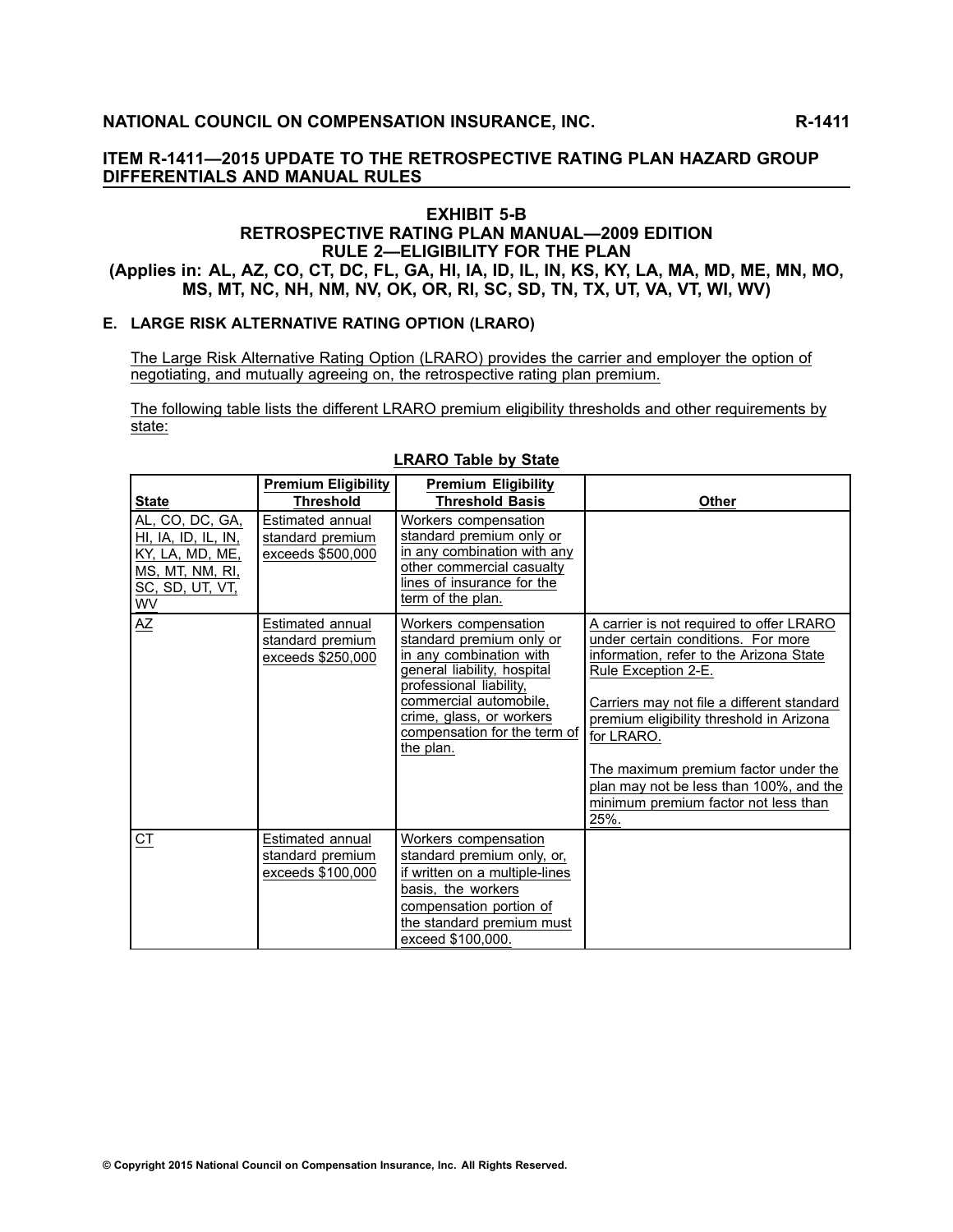#### **EXHIBIT 5-B (CONT'D) RETROSPECTIVE RATING PLAN MANUAL—2009 EDITION RULE 2—ELIGIBILITY FOR THE PLAN** (Applies in: AL, AZ, CO, CT, DC, FL, GA, HI, IA, ID, IL, IN, KS, KY, LA, MA, MD, ME, MN, MO, MS, MT, NC, NH, NM, NV, OK, OR, RI, SC, SD, TN, TX, UT, VA, VT, WI, WV) **LRARO Table by State (Cont'd)**

|              | <b>Premium Eligibility</b>                                                                                                                                                                                 | <b>Premium Eligibility</b>                                                                                                                                                              |                                                                                                                                                                                                                                       |
|--------------|------------------------------------------------------------------------------------------------------------------------------------------------------------------------------------------------------------|-----------------------------------------------------------------------------------------------------------------------------------------------------------------------------------------|---------------------------------------------------------------------------------------------------------------------------------------------------------------------------------------------------------------------------------------|
| <b>State</b> | <b>Threshold</b>                                                                                                                                                                                           | <b>Threshold Basis</b>                                                                                                                                                                  | <b>Other</b>                                                                                                                                                                                                                          |
| <b>FL</b>    | Estimated annual<br>countrywide<br>standard premium<br>of \$750,000 or<br>more for workers<br>compensation, of<br>which \$100,000<br>or more must be<br>estimated annual<br>standard premium in<br>Florida | Workers compensation<br>standard premium only.                                                                                                                                          | The employer must have exposure in<br>more than one state.<br>Refer to Rule 1-B-1-d for carrier eligibility<br>requirements.<br>Refer to Rule 3-G for additional<br>information.<br>Refer to Rule 4-A for applicable<br>endorsements. |
| KS           | Estimated annual<br>standard premium<br>exceeds \$1,000,000                                                                                                                                                | Workers compensation<br>standard premium only or<br>in any combination with any<br>other commercial casualty<br>lines of insurance for the<br>term of the plan.                         |                                                                                                                                                                                                                                       |
| МA           | Estimated annual<br>standard premium<br>(excluding ARAP<br>surcharge) exceeds<br>\$500,000                                                                                                                 | Workers compensation<br>standard premium only for<br>the term of the plan.                                                                                                              |                                                                                                                                                                                                                                       |
| <b>MN</b>    | Annual written<br>premium of<br>\$250,000 or more<br>generated from<br>Minnesota and other<br>states before the<br>application of any<br>large deductible<br>rating plans                                  | Workers compensation<br>premium only.                                                                                                                                                   | The carrier must file a certification in<br>the form specified in Minnesota §79.56,<br>subd. 1(b) for each impacted policy with<br>the Minnesota Department of Commerce<br>verifying compliance with the statute.                     |
| <b>MO</b>    | Estimated annual<br>standard premium<br>exceeds \$500,000                                                                                                                                                  | Workers compensation<br>standard premium only, or,<br>if written on a multiple-lines<br>basis, the workers<br>compensation portion of<br>the standard premium must<br>exceed \$100,000. |                                                                                                                                                                                                                                       |
| ΝC           | Estimated annual<br>standard premium<br>exceeds \$250,000                                                                                                                                                  | Workers compensation<br>standard premium only or<br>in any combination with any<br>other commercial casualty<br>lines of insurance for the<br>term of the plan.                         |                                                                                                                                                                                                                                       |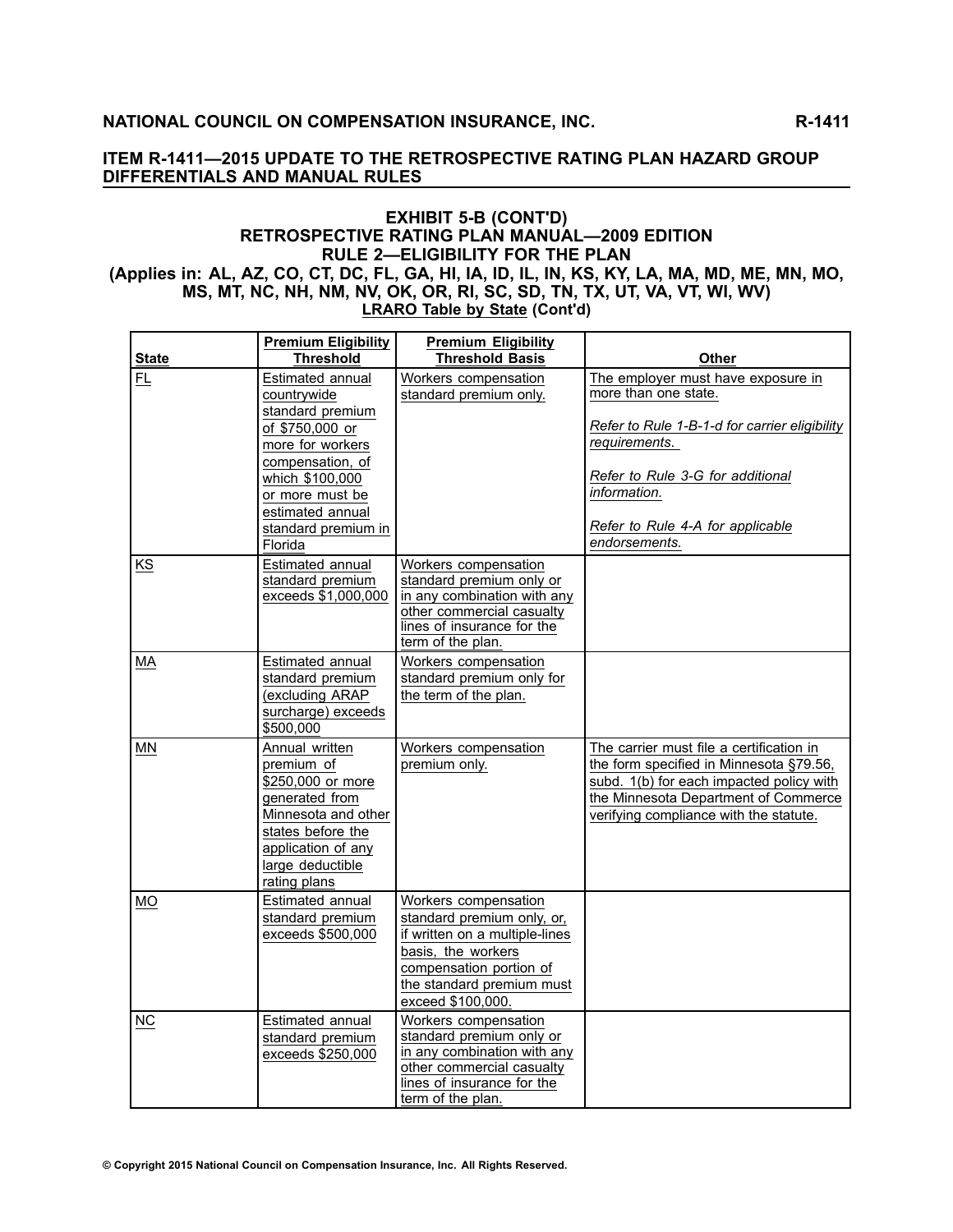#### **EXHIBIT 5-B (CONT'D) RETROSPECTIVE RATING PLAN MANUAL—2009 EDITION RULE 2—ELIGIBILITY FOR THE PLAN** (Applies in: AL, AZ, CO, CT, DC, FL, GA, HI, IA, ID, IL, IN, KS, KY, LA, MA, MD, ME, MN, MO, MS, MT, NC, NH, NM, NV, OK, OR, RI, SC, SD, TN, TX, UT, VA, VT, WI, WV)

**LRARO Table by State (Cont'd)**

|              | <b>Premium Eligibility</b>                                                                                             | <b>Premium Eligibility</b>                                                                                                                                                                                                                                           |                                                                         |
|--------------|------------------------------------------------------------------------------------------------------------------------|----------------------------------------------------------------------------------------------------------------------------------------------------------------------------------------------------------------------------------------------------------------------|-------------------------------------------------------------------------|
| <b>State</b> | <b>Threshold</b>                                                                                                       | <b>Threshold Basis</b>                                                                                                                                                                                                                                               | <b>Other</b>                                                            |
| <b>NH</b>    | Estimated annual<br>standard premium<br>exceeds \$250,000                                                              | Workers compensation<br>standard premium only, or,<br>if written on a multiple-lines<br>basis, the workers<br>compensation portion of<br>the standard premium must<br>be at least \$250,000.                                                                         |                                                                         |
| <b>NV</b>    | Estimated annual<br>standard premium<br>exceeds \$250,000                                                              | Workers compensation<br>standard premium only.                                                                                                                                                                                                                       | The maximum premium factor under the<br>plan may not be less than 100%. |
| OK           | Estimated annual<br>standard premium<br>exceeds \$250,000                                                              | Any one of the following<br>single lines of insurance:<br>general liability, hospital<br>professional liability,<br>commercial automobile,<br>crime, glass, or workers<br>compensation.                                                                              | Lower premium eligibility levels may not<br>be selected.                |
|              | Estimated annual<br>standard premium<br>exceeds \$500,000                                                              | Multiple lines basis.                                                                                                                                                                                                                                                |                                                                         |
| OR           | Carrier-estimated<br>annual standard<br>premium exceeds<br>\$500,000                                                   | Workers compensation<br>standard premium only.                                                                                                                                                                                                                       |                                                                         |
|              | Carrier-estimated<br>annual standard<br>premium exceeds<br>\$750,000                                                   | Multiple lines in any<br>combination with general<br>liability, hospital professional<br>liability, commercial<br>automobile, crime, glass,<br>or workers compensation,<br>provided the workers<br>compensation portion of<br>standard premium exceeds<br>\$500,000. |                                                                         |
| TN           | Estimated annual<br>standard premium<br>exceeds \$250,000<br>Estimated annual<br>standard premium<br>exceeds \$500,000 | Workers compensation<br>standard premium only.<br>Multiple lines in any<br>combination with general<br>liability, hospital professional<br>liability, commercial<br>automobile, crime, glass,<br>or workers compensation.                                            |                                                                         |

© Copyright 2015 National Council on Compensation Insurance, Inc. All Rights Reserved.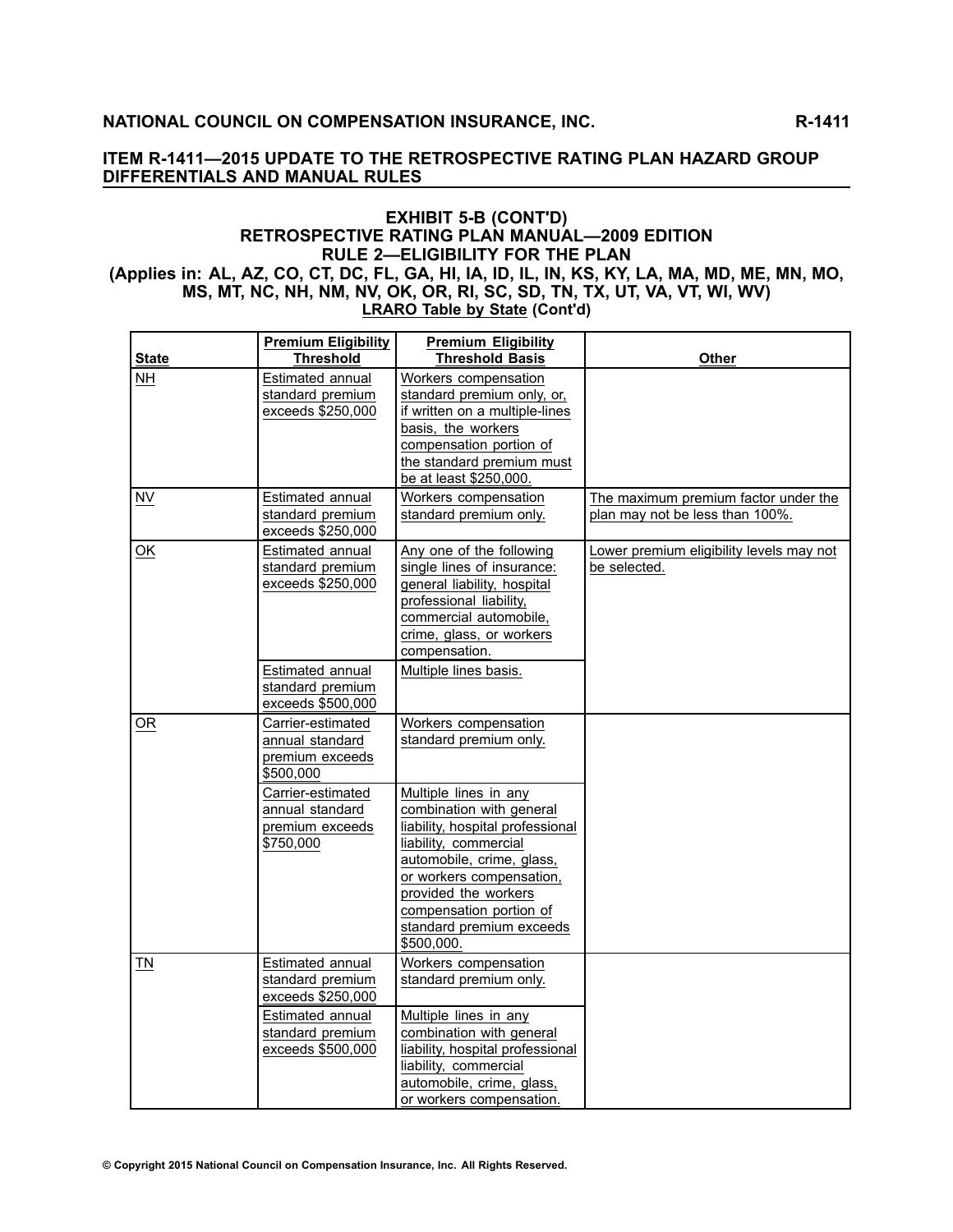## **EXHIBIT 5-B (CONT'D) RETROSPECTIVE RATING PLAN MANUAL—2009 EDITION RULE 2—ELIGIBILITY FOR THE PLAN** (Applies in: AL, AZ, CO, CT, DC, FL, GA, HI, IA, ID, IL, IN, KS, KY, LA, MA, MD, ME, MN, MO, MS, MT, NC, NH, NM, NV, OK, OR, RI, SC, SD, TN, TX, UT, VA, VT, WI, WV)

**LRARO Table by State (Cont'd)**

|              | <b>Premium Eligibility</b>                                                                                                                                                                                                                                                                              | <b>Premium Eligibility</b>                                                                                                                                              |                                                                                                                                                                                                                                                                                                                                    |
|--------------|---------------------------------------------------------------------------------------------------------------------------------------------------------------------------------------------------------------------------------------------------------------------------------------------------------|-------------------------------------------------------------------------------------------------------------------------------------------------------------------------|------------------------------------------------------------------------------------------------------------------------------------------------------------------------------------------------------------------------------------------------------------------------------------------------------------------------------------|
| <b>State</b> | <b>Threshold</b>                                                                                                                                                                                                                                                                                        | <b>Threshold Basis</b>                                                                                                                                                  | Other                                                                                                                                                                                                                                                                                                                              |
| <b>TX</b>    | Estimated standard<br>premium exceeds<br>\$350,000 for<br>an interstate<br>retrospective rating<br>policy, where<br>combination of<br>states is applicable<br>under one policy,<br>and an estimated<br>standard premium<br>of at least \$100,000<br>for an intrastate<br>retrospective rating<br>policy | Workers compensation<br>standard premium only or in<br>combination with any other<br>commercial casualty lines of<br>insurance.                                         | The maximum retrospective premium<br>may not be less than 100% or greater<br>than 500% of standard premium.<br>The minimum retrospective premium may<br>not exceed the guaranteed cost (standard<br>premium after premium discount) that<br>would apply to the insured if the insured<br>were not subject to retrospective rating. |
| VA           | retrospective rating plans.                                                                                                                                                                                                                                                                             |                                                                                                                                                                         | Refer to § 38.2-1903 of the Code of Virginia for the exemption applicable to large risk                                                                                                                                                                                                                                            |
| WI           | Estimated annual<br>standard premium<br>exceeds \$250,000                                                                                                                                                                                                                                               | Workers compensation<br>standard premium only.                                                                                                                          | For employers with an estimated annual<br>standard premium less than \$1,000,000,<br>individually or in any combination with                                                                                                                                                                                                       |
|              | Estimated annual<br>standard premium<br>exceeds \$500,000                                                                                                                                                                                                                                               | Multiple lines in any<br>combination with general<br>liability, hospital professional<br>liability, commercial<br>automobile, crime, glass,<br>or workers compensation. | other lines of coverage, the maximum<br>premium under this plan must not be less<br>than 100% of standard premium.                                                                                                                                                                                                                 |

*Refer to User's Guide for applicable endorsements*.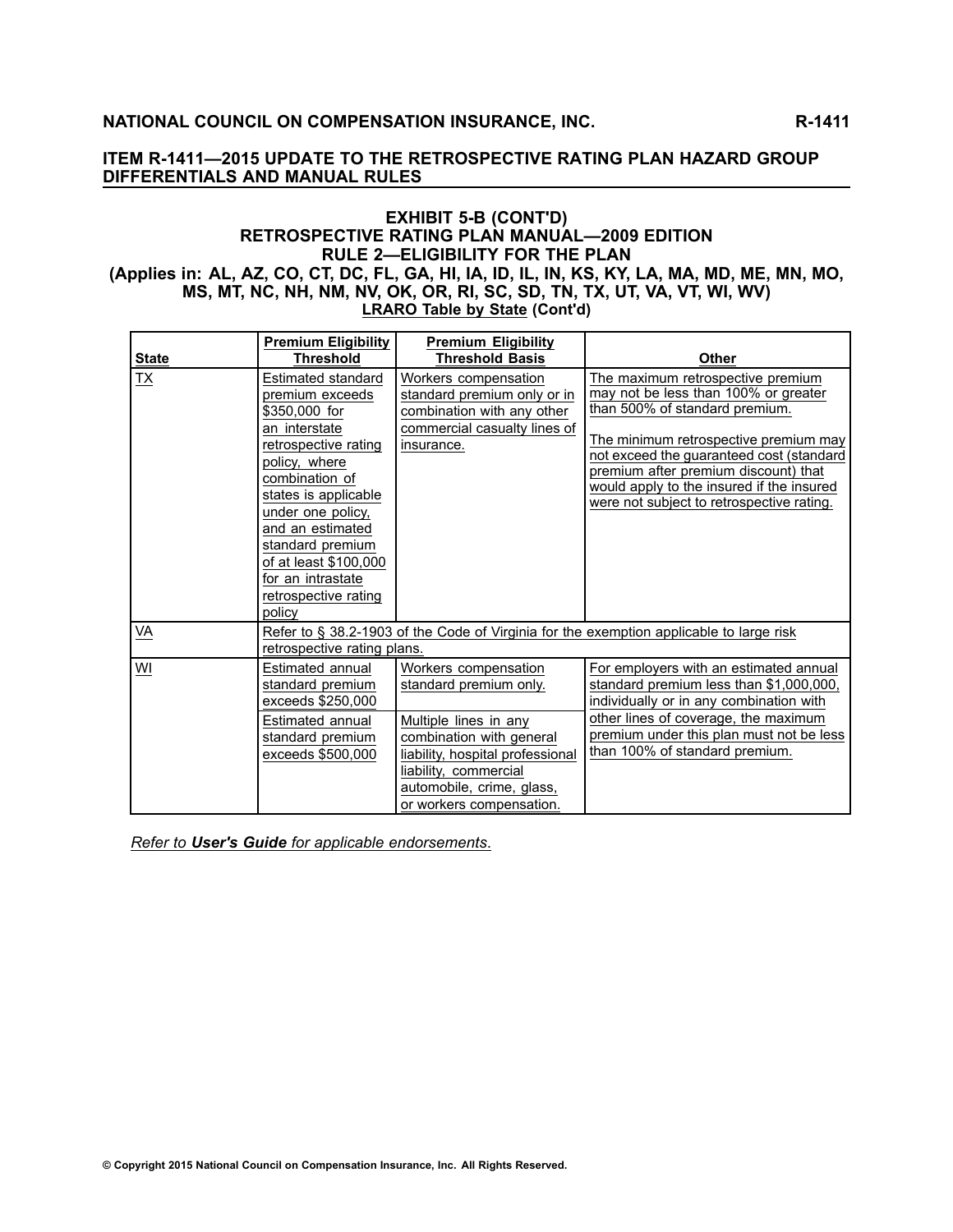# **EXHIBIT <sup>6</sup>**

#### **RETROSPECTIVE RATING PLAN MANUAL—2009 EDITION RULE 3—OPERATION OF PLAN**

(Applies in: AK, AL, AR, AZ, CO, CT, DC, FL, GA, HI, IA, ID, IL, IN, KS, KY, LA, MA, MD, ME, MN, MO, MS, MT, NC, NE, NH, NM, NV, OK, OR, RI, SC, SD, TN, UT, VA, VT, WI, WV)

## **C. THE RETROSPECTIVE RATING PREMIUM WITHOUT ELECTIVE PREMIUM ELEMENTS**

The premium for an employer insured subject to a retrospective rating plan is determined by the following retrospective rating premium formula.

Retrospective Rating Premium <sup>=</sup> [Basic Premium <sup>+</sup> Converted Losses] <sup>x</sup> Tax Multiplier

The retrospective rating premium will not be less than the minimum retrospective rating premium or more than the maximum retrospective rating premium selected for <sup>a</sup> retrospective rating plan.

If the insured employer for which a retrospective rating plan is applied includes more than one legal entity, <sup>a</sup> single retrospective rating premium is calculated on the basis of the combined entities.

**Note: Insureds** Employers with an estimated annual standard premium of a specified premium eligibility threshold requirement and basis – individually or in any combination with commercial casualty lines of insurance, may be rated under the Large Risk Alternative Rating Option. That This option provides that such insureds employers may be retrospectively rated as mutually agreed upon by the insured employer and carrier. Refer to Rule 2-E for state-specific average annual standard for *premium eligibility thresholds.*

#### *R–e–f–e–r– t–o– U–s–e–r–'–s– G–u–i–d–e– f–o–r– e–x–a–m– p–l–e–s–.–*

A different premium eligibility level may be used if filed by an individual carrier, subject to regulatory approval.